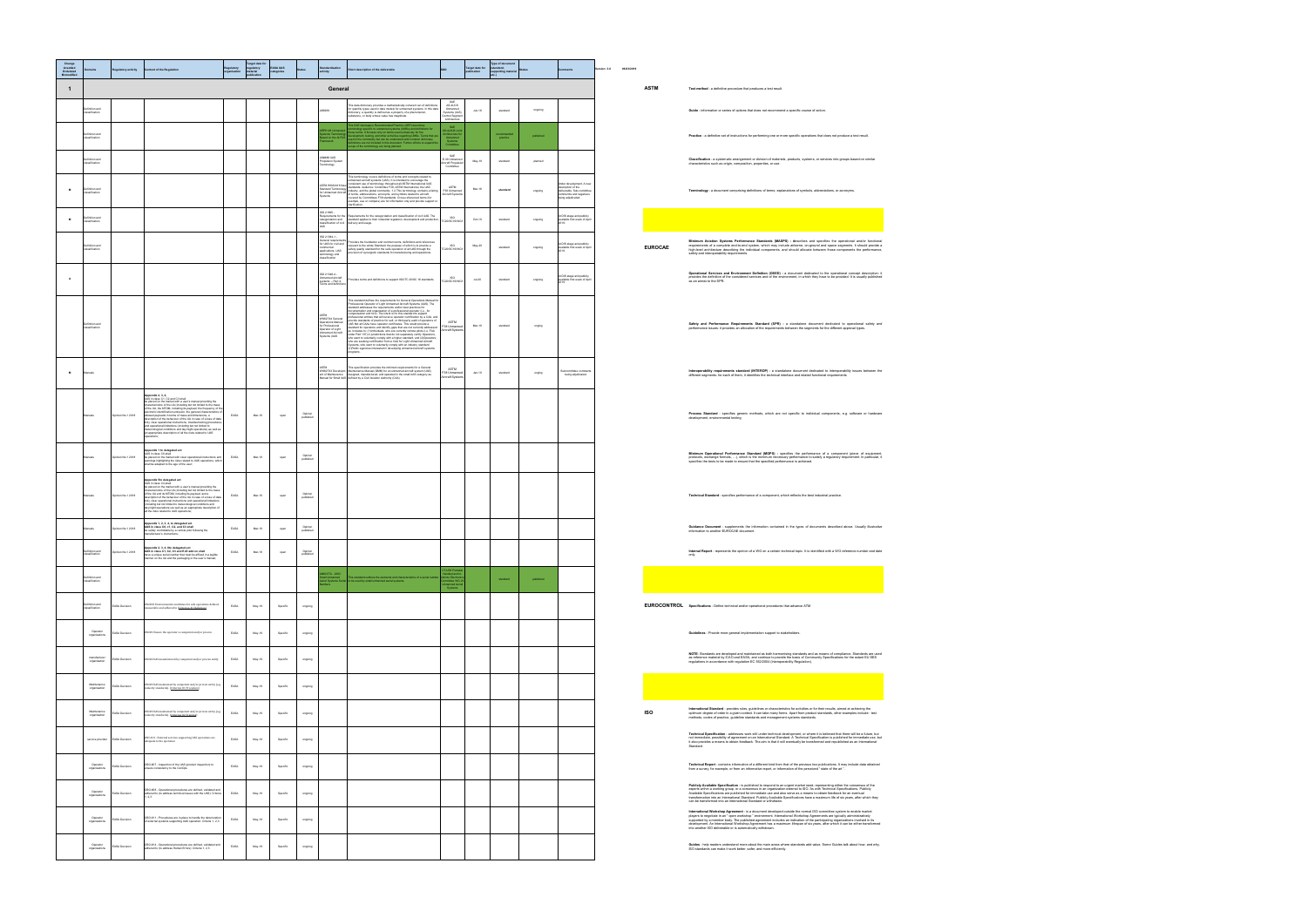|                  | Operator<br>organisations            | EASA Decision                            | OSO #21 - Operational procedures are defined, validated and<br>adhered to (to address Adverse Operating Conditions): Criteria<br>.23                                                                                                                                                                                                                                                                                                                                                                                                                                                                                                                                                                                                                                                                                                                                                                                                                                                                                                                                                                                                                         | EASA                    | May-19       | Specific                                        | ongoing              |                                                                                                                                                                                                                                                                      |                                                                                                                                                                                                                                                                                                                                                                                                                                                                                    |                                                            |          |                         |           |                                                                            |
|------------------|--------------------------------------|------------------------------------------|--------------------------------------------------------------------------------------------------------------------------------------------------------------------------------------------------------------------------------------------------------------------------------------------------------------------------------------------------------------------------------------------------------------------------------------------------------------------------------------------------------------------------------------------------------------------------------------------------------------------------------------------------------------------------------------------------------------------------------------------------------------------------------------------------------------------------------------------------------------------------------------------------------------------------------------------------------------------------------------------------------------------------------------------------------------------------------------------------------------------------------------------------------------|-------------------------|--------------|-------------------------------------------------|----------------------|----------------------------------------------------------------------------------------------------------------------------------------------------------------------------------------------------------------------------------------------------------------------|------------------------------------------------------------------------------------------------------------------------------------------------------------------------------------------------------------------------------------------------------------------------------------------------------------------------------------------------------------------------------------------------------------------------------------------------------------------------------------|------------------------------------------------------------|----------|-------------------------|-----------|----------------------------------------------------------------------------|
|                  | Operator<br>organisations            | <b>ASA Decision</b>                      | <b>ISO#19 Safe recovery from Human Error (Criterion #1)</b><br>hospitalisms and checklines)<br>secklists)                                                                                                                                                                                                                                                                                                                                                                                                                                                                                                                                                                                                                                                                                                                                                                                                                                                                                                                                                                                                                                                    | EASA                    | $May-19$     | Specific                                        | ongoing              |                                                                                                                                                                                                                                                                      |                                                                                                                                                                                                                                                                                                                                                                                                                                                                                    |                                                            |          |                         |           |                                                                            |
|                  | Operator<br>organisations            | ASA Decision                             | 0S0#16 Multi crew coordination. (Criterion #1 Procedures)                                                                                                                                                                                                                                                                                                                                                                                                                                                                                                                                                                                                                                                                                                                                                                                                                                                                                                                                                                                                                                                                                                    | $_{\mbox{\small EASA}}$ | $May-19$     | Specific                                        | ongoing              |                                                                                                                                                                                                                                                                      |                                                                                                                                                                                                                                                                                                                                                                                                                                                                                    |                                                            |          |                         |           |                                                                            |
|                  | Operator<br>organisations            | ASA Decision                             | OSO#23 Environmental conditions for safe operations defined,<br>measurable and adhered to (Criterion #1 Procedures)                                                                                                                                                                                                                                                                                                                                                                                                                                                                                                                                                                                                                                                                                                                                                                                                                                                                                                                                                                                                                                          | EASA                    | May-19       | Specific                                        | orgoing              |                                                                                                                                                                                                                                                                      |                                                                                                                                                                                                                                                                                                                                                                                                                                                                                    |                                                            |          |                         |           |                                                                            |
|                  | Operator<br>organisations            | EASA Decision                            | M#1 An Emergency Response Plan (ERP) is in place, operator<br>validated and effective (Criterion #1 Operational)                                                                                                                                                                                                                                                                                                                                                                                                                                                                                                                                                                                                                                                                                                                                                                                                                                                                                                                                                                                                                                             | EASA                    | May-19       | Specific                                        | ongoing              |                                                                                                                                                                                                                                                                      |                                                                                                                                                                                                                                                                                                                                                                                                                                                                                    |                                                            |          |                         |           |                                                                            |
| $\overline{2}$   |                                      |                                          |                                                                                                                                                                                                                                                                                                                                                                                                                                                                                                                                                                                                                                                                                                                                                                                                                                                                                                                                                                                                                                                                                                                                                              |                         |              |                                                 |                      | <b>UAS Traffic Management</b>                                                                                                                                                                                                                                        |                                                                                                                                                                                                                                                                                                                                                                                                                                                                                    |                                                            |          |                         |           |                                                                            |
|                  |                                      |                                          | work E-identification. It is linked to the U-Space                                                                                                                                                                                                                                                                                                                                                                                                                                                                                                                                                                                                                                                                                                                                                                                                                                                                                                                                                                                                                                                                                                           | EASA                    | $_{\tt TBD}$ | Open category and<br>Specific                   |                      |                                                                                                                                                                                                                                                                      |                                                                                                                                                                                                                                                                                                                                                                                                                                                                                    |                                                            |          |                         |           |                                                                            |
| A                |                                      |                                          |                                                                                                                                                                                                                                                                                                                                                                                                                                                                                                                                                                                                                                                                                                                                                                                                                                                                                                                                                                                                                                                                                                                                                              |                         |              |                                                 |                      | IO TR 23629-1 -                                                                                                                                                                                                                                                      | This project intends to start s survey on UTMs in each country, which is<br>UAS Traffice "This project intends to start is survey on UTMs in each country, which is Management (UTM) - the procedure to reveal the management (UTM) - the protection of the protection and palace, the protection of the p                                                                                                                                                                         | ISO/TC 20/SC<br>16/WG 4                                    | Sep-22   | <b>Technical Report</b> | ongoing   | Will be published before<br>2022; currently showing lin                    |
| $\,$ A           |                                      |                                          |                                                                                                                                                                                                                                                                                                                                                                                                                                                                                                                                                                                                                                                                                                                                                                                                                                                                                                                                                                                                                                                                                                                                                              |                         |              |                                                 |                      | ISO 23629-7 - UAS<br><b>Fraffic Mana</b><br>Traffic Management<br>(UTM) – Part 7: UTM<br>data and information<br>transfer at interface<br>of traffic management<br>integration system<br>and UAS service<br>suppliers – Data<br>suppliers – Data<br>suppliers – Data | This standard specifies the data model that is related to various spatial<br>Information for common use between the operator for drone flight planning<br>(UAS: Umnanned Aircraft System) and the system for operation control<br>(UTM:                                                                                                                                                                                                                                            | ISO/TC 20/SC                                               | $Jan-22$ | Standard                | ongoing   | Will be published before<br>2022; currently showing limi                   |
|                  |                                      |                                          |                                                                                                                                                                                                                                                                                                                                                                                                                                                                                                                                                                                                                                                                                                                                                                                                                                                                                                                                                                                                                                                                                                                                                              |                         |              |                                                 |                      | odel related to<br>atial data for UAS<br>nd UTM                                                                                                                                                                                                                      | Minimun Aviation Systems Performance Standard for UAS e-                                                                                                                                                                                                                                                                                                                                                                                                                           | 16/WG 4                                                    |          |                         |           |                                                                            |
| $\mathsf D$<br>M | Electronic<br>ificatio<br>Electronic |                                          |                                                                                                                                                                                                                                                                                                                                                                                                                                                                                                                                                                                                                                                                                                                                                                                                                                                                                                                                                                                                                                                                                                                                                              |                         |              |                                                 |                      | SPS for UAS e-<br>dication<br>MOPS for UAS e-                                                                                                                                                                                                                        | identification" defining minimum system level end-to-end requirements for the inplementation of the electronic lidentification function for UAS.                                                                                                                                                                                                                                                                                                                                   | EUROCAE<br><b>WG-105</b>                                   | Nov-18   | standard                |           |                                                                            |
|                  | dification                           |                                          |                                                                                                                                                                                                                                                                                                                                                                                                                                                                                                                                                                                                                                                                                                                                                                                                                                                                                                                                                                                                                                                                                                                                                              |                         |              |                                                 |                      | tifcation                                                                                                                                                                                                                                                            | "Minimum Operational Performance Standard for UAS e-Identification"<br>defining minimum requirements for the e-Identification function at the level<br>of individual components.<br>elop minimum requirements ensuring deconfliction of routes in the                                                                                                                                                                                                                              | EUROCAE<br>WG-105                                          | $Dec-19$ | standard                | planned   |                                                                            |
| M                | space                                |                                          |                                                                                                                                                                                                                                                                                                                                                                                                                                                                                                                                                                                                                                                                                                                                                                                                                                                                                                                                                                                                                                                                                                                                                              |                         |              |                                                 |                      | <b>ASTM WK63418</b><br>Protocol for Servic<br>rovided under UAS<br>Fraffic Management<br><b>UTMI</b>                                                                                                                                                                 | same operating region and develop industry agreed protocols that would<br>promote the interchange and use of data between USSs (UAS Service<br>Supplemy to enable aircraft separation in the same region. These<br>protocols will enabl<br>providing services such as alrepace design, comiders, dynamic<br>geodencing, services such as alrepace design, comiders, dynamic<br>geodencing, severe weather and wind avoidance, competition<br>management, sequencing and spacing, a | ASTM<br>F38 Unmanned<br>Aircraft System                    | TBD      | standard                | ongoing   | Draftiong of standard has                                                  |
| M                | space                                |                                          |                                                                                                                                                                                                                                                                                                                                                                                                                                                                                                                                                                                                                                                                                                                                                                                                                                                                                                                                                                                                                                                                                                                                                              |                         |              |                                                 |                      | TM WK6504<br>actice for UAS<br>anote ID and<br>racking                                                                                                                                                                                                               | identify the requirements and data transmission protocols for meeting the<br>Bottfly the requirements and data harantission protocols for meeting the spacetify are produced from the spacetify constant and the spacetify constant and the spacetific constant and the spacetific constant and the spacet                                                                                                                                                                         | ASTM<br>F38 Unmanned<br>Aircraft System                    | TBD      | standard                | ongoing   | Intial draft to near<br>completion with a target dat<br>of early February. |
|                  |                                      |                                          |                                                                                                                                                                                                                                                                                                                                                                                                                                                                                                                                                                                                                                                                                                                                                                                                                                                                                                                                                                                                                                                                                                                                                              |                         |              |                                                 |                      | UR6388 Remote<br>dentification and                                                                                                                                                                                                                                   | The information presented in this AIR is intended to provide information                                                                                                                                                                                                                                                                                                                                                                                                           | SAE<br>AS-4UCS                                             |          |                         |           |                                                                            |
|                  | lapace                               |                                          |                                                                                                                                                                                                                                                                                                                                                                                                                                                                                                                                                                                                                                                                                                                                                                                                                                                                                                                                                                                                                                                                                                                                                              |                         |              |                                                 |                      | errogation of<br>manned Aerial<br>stems                                                                                                                                                                                                                              | The information presented in this Afrik is internal to provide information presented in the stress of the stress of the stress of the stress of the stress of the stress of the stress of the stress of the stress of the str                                                                                                                                                                                                                                                      | Unmanned<br>Systems (UxS)<br>Control Segme<br>Architecture | $Dec-18$ | information repo        | ongoing   |                                                                            |
|                  | space                                |                                          |                                                                                                                                                                                                                                                                                                                                                                                                                                                                                                                                                                                                                                                                                                                                                                                                                                                                                                                                                                                                                                                                                                                                                              |                         |              |                                                 |                      | STERIX Category<br>9 UAS                                                                                                                                                                                                                                             | Defines a message structure allowing transmitting the identification of a<br>LIAS as well as its the alterati's current position. This data is required in<br>order to establish the basic principles of UTM (LIAS Traffic Managemen                                                                                                                                                                                                                                               | <b>JROCONTROL</b>                                          | Apr-18   | standard                | published |                                                                            |
|                  |                                      | Local E-identification Opinion No.1/2018 | endix 2,3,4,6 to Delegated Act<br>Appendix 2,3,4,6 to Delegated Act<br>A UAS Class C1, C2 and C3 and a add-on module shall:<br>electronic identification shall:<br>. allow the user to insert the 10-digit UAS operator registratio<br>.<br>2. provide in real time during the whole duration of the flicht the<br>2. provide in real time during the whole duration of the fight<br>stationing information through electronic data:<br>(a) the UAS operator registration runners;<br>(b) the UAS operator registration runners;<br>(c) the geographical pos<br>dfication.                                                                                                                                                                                                                                                                                                                                                                                                                                                                                                                                                                                   | EASA                    | Mar-19       | pen category and                                | Opinion<br>published |                                                                                                                                                                                                                                                                      |                                                                                                                                                                                                                                                                                                                                                                                                                                                                                    |                                                            |          |                         |           |                                                                            |
|                  | ing and<br>istration                 |                                          | <b>UAS.OPEN.060</b><br>3. UAS operator shall display the registration information on the<br>-<br>The registration number should be stated on a fire-resist<br>placand; a QR code (Quick Response Code) may be an<br>ceptable means.                                                                                                                                                                                                                                                                                                                                                                                                                                                                                                                                                                                                                                                                                                                                                                                                                                                                                                                          |                         | Mar-19       | Open category and<br>Specific                   | Opinion<br>published |                                                                                                                                                                                                                                                                      |                                                                                                                                                                                                                                                                                                                                                                                                                                                                                    |                                                            |          |                         |           |                                                                            |
| M                | Marking and<br>Registration          |                                          |                                                                                                                                                                                                                                                                                                                                                                                                                                                                                                                                                                                                                                                                                                                                                                                                                                                                                                                                                                                                                                                                                                                                                              |                         |              |                                                 |                      | STM F2851-18<br>tandard Practice fo<br>AS Registration an<br>tanking (Excluding<br>mail Unmanned<br>iccraft Systems)                                                                                                                                                 | or This practice follows ICAD Annex 7 SARPS except in areas where the<br>of unique aspects of UAS may not allow compliance. In these cases, this<br>document will address the issue and recommend the need for an alterna<br>commiteror                                                                                                                                                                                                                                            | ASTM<br>F38 Unmanne<br>Nicraft System                      |          | standard                | published | Renewed 2018                                                               |
|                  |                                      | arking and Registrati Opinion No.1/2018  | Art r:<br>Each registered UAS operator shall obtain a registration<br>number according to the format defined by EASA.<br>AMC1 Article 7 Registration number<br>The registration number should consist of 10 digits organised<br>as the following:<br>as our concerngs<br>— 2 digits inspresenting the nations!<br>— 2 digits identifying the national register (if the nation defines<br>multiple registers); and<br>— 7 digits uniquely identifying the operator.<br>UAS.OPEN.060 and UAS.Spec.060 Registration<br>2. update their registration every time data is changed and<br>renew the registration as required by the competent authority,<br>AMC1 UAS.OPEN.060(1) and UAS.SPEC.060(1) Registration<br>sum<br>1. The UAS operator should complete the registration process<br>celine and provide at least their.<br>(a) Full name or the name of the business, if a company,<br>(b) mailing address where the operator is established or<br>residing;<br>(c) email address and telephone number;<br>d) insurance policy number: and<br>.<br>(e) date of birth for natural persons;<br>2. If it is an organisation, the UA operator should include the | EASA                    | Mar-19       | Open category and Opinion<br>Specific published |                      |                                                                                                                                                                                                                                                                      |                                                                                                                                                                                                                                                                                                                                                                                                                                                                                    |                                                            |          |                         |           |                                                                            |
| $\,$ D           | Marking and<br>gistration            |                                          |                                                                                                                                                                                                                                                                                                                                                                                                                                                                                                                                                                                                                                                                                                                                                                                                                                                                                                                                                                                                                                                                                                                                                              |                         |              |                                                 |                      | M F2851-10                                                                                                                                                                                                                                                           | indard Practice for This practice follows ICAO Annex 7 SARPS except in anses where the<br>5 Registration and unique aspects of UAS may not allow compliance. In these cases, this<br>(ing (Encloding ) document will address the iss                                                                                                                                                                                                                                               | <b>ASTM</b><br>F38 Unmanned<br><b>Aircraft Systems</b>     |          | standard                | published | Delete this is diplicated                                                  |
|                  |                                      | inion No.1 2018                          | Appendix 2,3,4 to delegated act - Geoawareness syster<br>A UAS Class C1, C2 and C3 shall:<br>The UAS shall be equipped with a geo-awareness system<br>providing:<br>(a) an interface to load and update data containing information<br>on airspace limitations, as defined by Regulation (EU)<br>(IR), which ensures that the process of loading or updating<br>such data does not d<br>limitations is detected; and<br>(c) information on its status as well as a warning alert when the<br>positioning or navigation of the UA cannot ensure the proper<br>functioning of the system;                                                                                                                                                                                                                                                                                                                                                                                                                                                                                                                                                                      | EASA                    | Mar-19       | Open category and<br>Specific                   | Opinion<br>published |                                                                                                                                                                                                                                                                      |                                                                                                                                                                                                                                                                                                                                                                                                                                                                                    |                                                            |          |                         |           |                                                                            |
|                  | Definition of zones                  | sinion No.1 2018                         | Article 11<br>Article 11<br>A Member conditions for UAS operations<br>1. Member States may establish airspace restrictions on zones<br>in Which one or more of the following conditions applies:<br>(a) certain UAS operations are not p<br>(b) access is only allowed for certain UAS classes;<br>(c) access is only allowed for LIAS equipped with electronic<br>identification and/or geo-awareness systems;<br>(d) UAS operations comply with the specified environmental<br>2. Member States may define airspace in which UAS<br>- members cause may connect members in within the open<br>constance exempted from one or more of the 'open'<br>category requirements of this Regulation, and in which<br>operators are not required to hold an authorisation or submit<br>declaration.<br>3. Member States shall publish the information on airspace<br>established in accordance with paragraphs 1 or 2 of this Article,<br>is well as on how, if required, authorisation may be obtained, in<br>a manner and format established by EASA.                                                                                                             | EASA                    | $Jan-18$     | Open category and<br>Specific                   | Opinion<br>published |                                                                                                                                                                                                                                                                      |                                                                                                                                                                                                                                                                                                                                                                                                                                                                                    |                                                            |          |                         |           |                                                                            |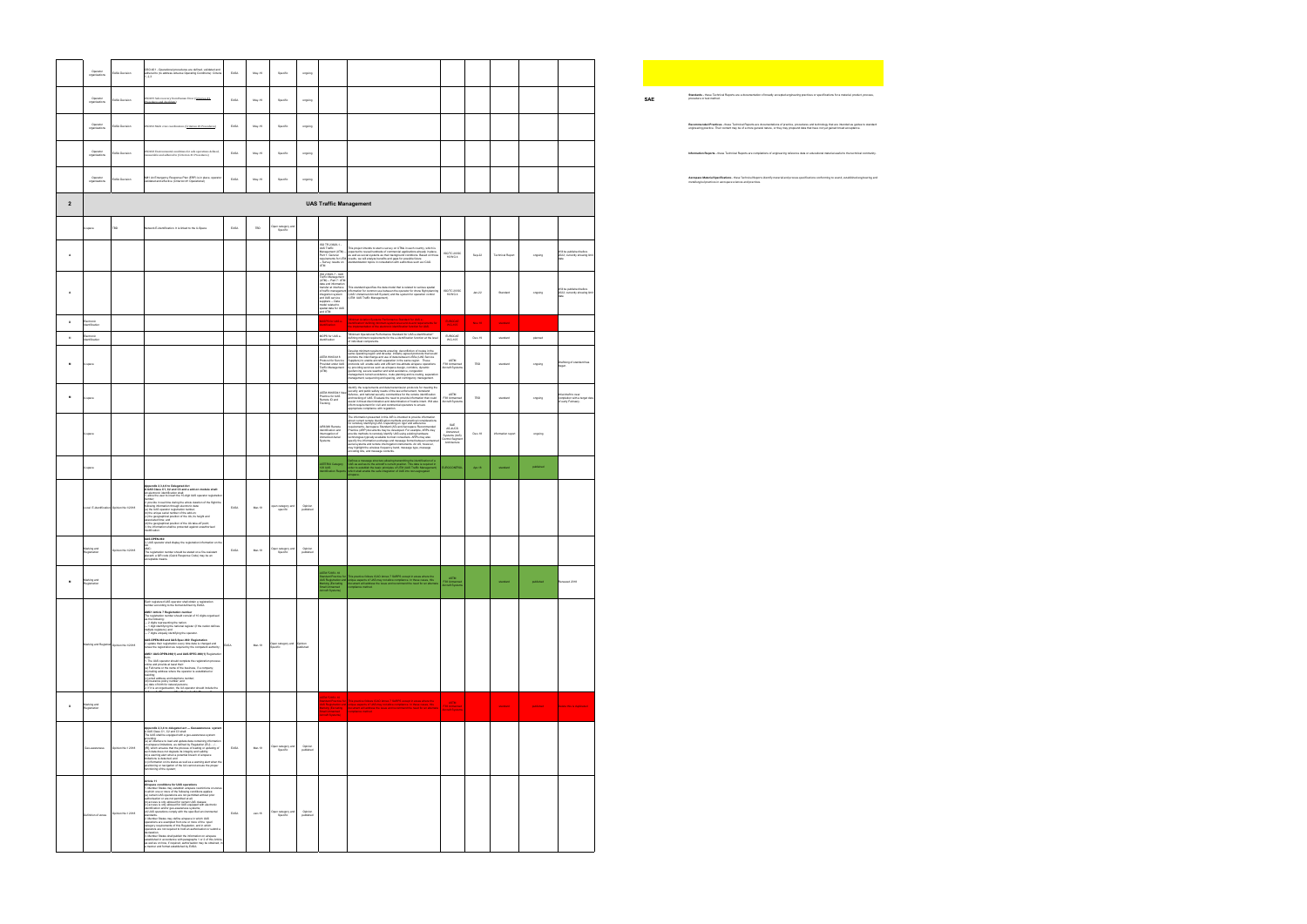| $\mathsf D$    | U-space                               |  |  |  | ncing                                                                                                                                                   | IGPS for UAS Geo- Minimun Aviation Systems Performance Standard for UAS geo-fencing"<br>fefining minimum system level end-to-end requirements for the .<br>mplementation of the geo-fencing function for UAS.                                                                                                                         | EUROCAE<br>WG-105                                                                                | Nov-18   | standard           | orgoing   |                     |
|----------------|---------------------------------------|--|--|--|---------------------------------------------------------------------------------------------------------------------------------------------------------|---------------------------------------------------------------------------------------------------------------------------------------------------------------------------------------------------------------------------------------------------------------------------------------------------------------------------------------|--------------------------------------------------------------------------------------------------|----------|--------------------|-----------|---------------------|
| $\overline{M}$ | J-space                               |  |  |  | MOPS for UAS Geo-<br>Fencing                                                                                                                            | "Minimum Operational Performance Standard for UAS geo-fencing"<br>defining minimum requirements for the geo-fencing function at the level of<br>individual components.                                                                                                                                                                | EUROCAE<br>WG-105                                                                                | Dec-19   | standard           | orgoing   |                     |
| $\mathbb A$    | U-space                               |  |  |  | MOPS for UAS geo-<br>caging                                                                                                                             | "Minimum Operational Performance Standard for UAS geo-caping" definit<br>minimum requirements for the geo-caging function at the level of individua<br>components.                                                                                                                                                                    | EUROCAE<br>WG-105                                                                                | Dec-19   | standard           | planned   |                     |
| $\mathbf{3}$   |                                       |  |  |  |                                                                                                                                                         | <b>Command, Control and Communication</b>                                                                                                                                                                                                                                                                                             |                                                                                                  |          |                    |           |                     |
|                | C3 datalink and<br>communication      |  |  |  | MOPS (Terrestrial<br>OS)                                                                                                                                | Minimum Operational Performance Standard for the terrestrial Line of<br>Sight Command and Control Data Link                                                                                                                                                                                                                           | EUROCAE<br>WG-105                                                                                | $Jun-20$ | standard           | orgoing   |                     |
|                | .<br>C3 datalink and<br>communication |  |  |  | MOPS (SATCOM)                                                                                                                                           | Minimum Operational Performance Standard for the satellite Command<br>and Control Data Link                                                                                                                                                                                                                                           | EUROCAE<br>WG-105                                                                                | Nov-18   | standard           | ongoing   | Inder WG-105 review |
|                | C3 datalink and<br>ommunication       |  |  |  | MASPS<br>ASTM F3002-14a                                                                                                                                 | Minimum Aviation System Performance Standard for the Command and<br>Control Link                                                                                                                                                                                                                                                      | EUROCAE<br>WG-105                                                                                | Sep-19   | standard           | orgoing   |                     |
| $\mathbf{M}$   | C3 datalink and<br>communication      |  |  |  | bandard<br>Inerification for<br>specification for<br>Design of the<br>Command and<br>Control System for<br>Small Unmanned<br>Aircraft Systems<br>(sUAS) | This snecification is netwided as a consensus standard in support of an<br>equirements for C2.                                                                                                                                                                                                                                        | <b>ASTM</b><br>F38 Unmanned<br>Aircraft System                                                   |          | standard           | published | Inder revision      |
|                | C3 datalink and<br>ommunication       |  |  |  | R6514 UxS Contr<br>egment (UCS)<br>rchitecture:<br>nerface Control<br>ocument (ICD)                                                                     | .<br>This interface control document (ICD) specifies all software services in<br>the Ummanned Systems (UxS) Control Segment Architecture, including<br>nterfaces, messages, and data model.                                                                                                                                           | AS-4UCS<br>Unmanned<br>Systems (UkS)<br>Control Segmen<br>Architecture                           |          | information report | published |                     |
|                | C3 datalink and<br>ommunication       |  |  |  | uR6514A UxS<br>Control Segment<br>UCS) Architecturi<br>nterface Control<br>Document (ICD)                                                               | This interface control document (ICD) specifies all software services in<br>he Ummanned Systems (UxS) Control Segment Architecture, including<br>nterfaces, messages, and data model.                                                                                                                                                 | SAE<br>AS-4UCS<br>Unmanned<br>Systems (UxS)<br>Dontrol Segmen<br>Architecture                    | Nov-18   | inform             | orgoing   |                     |
|                | C3 datalink and<br>ommunication       |  |  |  | S6522A Unmarne<br>ystems (UxS)<br>:cntrol Segment<br>JCS) Architecture:<br>:chitecture<br>:hnical<br>vernance                                           | The UCS lectrical governance comprises a set of policies, processes,<br>absorbed and consider the set of policies and the constant of activation<br>of the use of adopted changes and the constant of the constant of a<br>result of t                                                                                                | SAE<br>AS-4UCS<br>Unmanned<br>Systems (UxS)<br>Control Segmen<br>Architecture                    | Nov-18   |                    | orgoing   |                     |
|                | .<br>C3 datalink and<br>communication |  |  |  | UR6515 Unmarmed<br>Systems (UxS)<br>Control Segment<br>UCS) Architecture:<br>:A Version of UCS<br>CD Model                                              | The User Calcie decision is content of the Enterprise Architect (EA)<br>we have Calcie decisions in content of the Enterprise Architect (EA)<br>we have Calcie decisions of the Enterprise Architect (EA)<br>we have a content of t                                                                                                   | SAE<br>AS-4UCS<br>Unmanned<br>Systems (UxS<br>Control Segme<br>Architecture                      |          | inform             | published |                     |
|                | C3 datalink and<br>mmunication        |  |  |  | AIR6516 Unmarmed<br>Systems (UxS)<br>Control Segment<br>(UCS) Architecture:<br>RSA Version of UCS<br>ICD Model                                          | This User Guide discusses the content of the Raincell Schwarz Ancheology<br>(1980) 1981 - An american content of the Raincell Schwarz Ancheology<br>(1980) 1981 - An american content of the popular stress of the Raincell<br>stress                                                                                                 | SAE<br>AS-4UCS<br>Unmanned<br>Systems (UkS)<br>Control Segmen<br>Architecture                    |          |                    | published |                     |
|                | C3 datalink and<br>ommunication       |  |  |  | AIR6517 Unmanned<br>Systems (UxS)<br>Control Segment<br>(UCS) Architecture:<br>Rhapsody Version o<br>UCS ICD Model                                      | This later Guide depends the content of the Responsition terms of the Schwarz content of the Schwarz Content of the Regional Content of the Regional Content of the Regional Content of the Regional Content of the Regional                                                                                                          | SAE<br>AS-4UCS<br>Unmanned<br>Systems (UxS)<br>Control Segmer<br>Architecture                    |          | information report | published |                     |
|                | C3 datalink and<br>ommunication       |  |  |  | AIR6519 LtxS Contr<br>Segment (UCS)<br>Architecture:<br><b>JCTRACE</b>                                                                                  | The Use Case Trace (UCTRACE) is BMF published<br>to MMS11 of the Hamiltonian Company of the Use Case Trace (UCTRACE) is the<br>published of the Use Case of the Use Case Trace (UCTRACE) and the<br>space (UCT) Arctification Use Case                                                                                                | 20-Dec-16                                                                                        |          | information report | published |                     |
|                | C3 datalink and<br>ommunication       |  |  |  | IR6520 Unmanned<br>ystems (UxS)<br>ontrol Segment<br>JCS) Architecture:<br>ion Description<br>Document                                                  | Governance of the Unmarned Aircraft System (UAS) Control Segment<br>(UCS) Anthilectric was transferred from the United States Office of the<br>Secretary of Defense (OSD) to SAE International in April 2015.<br>Consequenty, a subs<br>(VDD) describes the correspondence and differences between the two<br>architecture libraries. | SAE<br>AS-4UCS<br>Unmanned<br>Systems (UxS)<br>Control Segmen<br>Assisted Segmen<br>Architecture |          | Information Report | published |                     |
|                | C3 datalink and<br>ommunication       |  |  |  | AIR6521 Unmarmed<br>Systems (UxS)<br>Control Segment<br>(UCS) Architecture:<br>Data Distribution<br>Service (DDS)                                       | This platform specific Interface Control Document (ICD) provides an<br>example mapping to the Cliptot Management Group's (CMD) Data<br>Clickritudion Service (DDS) infrastructure middeware. The mapping is<br>based on the Unnarmod Sy                                                                                               | SAE<br>AS-4UCS<br>Unmanned<br>Systems (UxS)<br>Control Segment<br>Architecture                   |          | information report | published |                     |
|                | C3 datalink and<br>mmunicatio         |  |  |  | AS6512 Unmanned<br>Systems (LkS)<br>Control Segment<br>UCS) Architecture:<br>Architecture<br>escription                                                 | This document is the Architecture Description (AD) for the SAE Liemannes<br>Systemic (USI) Coeteri Segment (UCS) Architecture. This AD serves as<br>the official disignation of the UCS Architecture - SAE AS6512. The UCS<br>Architect                                                                                               | SAE<br>AS-4UCS<br>Unmanned<br>Systems (UnS)<br>Control Segment<br>Architecture                   |          | standard           | published |                     |
|                | C3 datalink and<br>ommunication       |  |  |  | AS6513 Unmanned<br>Systems (UxS)<br>Control Segment<br>(UCS) Architecture:<br>Conformance<br>Specification                                              | This decreases is the addressible specifical<br>constitution in Social constants and the constant point of the specific<br>decreases the constant of the US production of the SS production of<br>addressed by this specification as U                                                                                                | SAE<br>AS-4UCS<br>Unmanned<br>Systems (UxS)<br>Control Segmen<br>Architecture                    |          | standard           | published |                     |
|                | 23 datalink and<br>mmunicatio         |  |  |  | SB518 Unmanned<br>Systems (UxS)<br>Control Segment<br>UCS) Architecture<br>JCS Architecture                                                             | This blad Gaude Guide recaps the context of the ASBS18 UCS Accidentation<br>Absolute Consider in stati in ABSC 1 UCS Accidentation, according to the<br>consideration of the propose of the UCS Accidentation, helight to provide t                                                                                                   | SAE<br>AS-4UCS<br>Unmanned<br>Systems (UnS)<br>Control Segmen<br>Architecture                    |          | standard           | published |                     |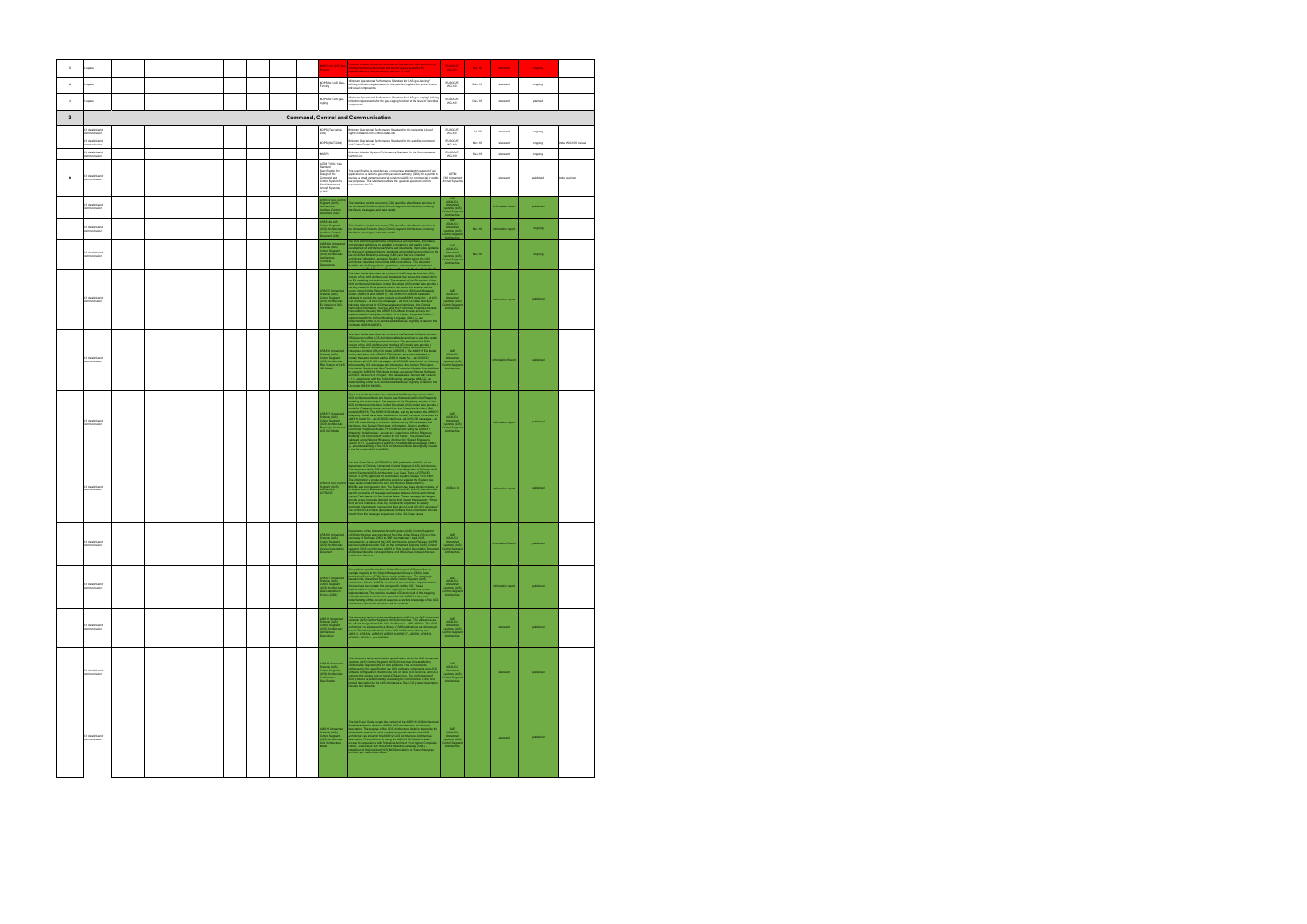|             | C3 datalink and<br>communication                    |                               |                                                                                                                                                                                              |              |                    |                      |                      | 16522 Unmarr<br>stems (UxS)<br>introl Segment<br>CS) Architectu<br>chitecture                                                                                                                        | The UCE inclusion of generation computes a set of policies, processes,<br>and the inclusion of the state of the state of the state of the state<br>of the state of the state of the state of the state of the state of<br>$\alpha$ and the                                                                                  | SAE<br>AS-4UCS<br>Unmanned<br>Vistems (UkS)<br>Ontrol Segmen<br>Architecture |               |          | published       |                                                                                                      |
|-------------|-----------------------------------------------------|-------------------------------|----------------------------------------------------------------------------------------------------------------------------------------------------------------------------------------------|--------------|--------------------|----------------------|----------------------|------------------------------------------------------------------------------------------------------------------------------------------------------------------------------------------------------|-----------------------------------------------------------------------------------------------------------------------------------------------------------------------------------------------------------------------------------------------------------------------------------------------------------------------------|------------------------------------------------------------------------------|---------------|----------|-----------------|------------------------------------------------------------------------------------------------------|
|             | Navigation                                          |                               |                                                                                                                                                                                              |              |                    |                      |                      | VK58931 Evaluating<br>AerialResponse<br>RobotManeuvering<br>Maintain Position and<br><b>Drientation</b>                                                                                              | auite of standard test methods has been developed to measure<br>manueverability, endurance,communications, durability,<br>logisitics,autonomy, and safety to guide purchasing decisions,support<br>perator training and measure proficiency.                                                                                | <b>ASTM</b><br>E54 Homeland<br>Security<br>Applications                      | Apr-18        | standard | orgoing         | Publication Delayed -Ful<br>Committee Meting Feb 28-<br>Mar 2 2018 for adudication<br>of comments    |
|             | Navigation                                          |                               |                                                                                                                                                                                              |              |                    |                      |                      | VK58932 Evaluatin<br>erialResponse<br>Minerverp<br>RobotManeuvering<br>Irbit a Point                                                                                                                 | suite of standard test methods has been developed to measure<br>- and construct was massed and control experience of the massed of the massed construction and construction of the massed of the production of the set of the set of the set of the set of the set of the set of the set of th                              | ASTM<br>E54 Homeland<br>Security<br>Applications                             | Apr-18        | standard | orgoing         | Publication Delayed -Ful<br>Committee Meting Feb 28-<br>Mar 2 2018 for adudication                   |
|             | lavigation                                          |                               |                                                                                                                                                                                              |              |                    |                      |                      | VK58933 Evaluati<br>AerialResponse<br>RobotMansuvering<br>Vivoid Static<br>Jestacles                                                                                                                 | suite of standard test methods has been developed to measure<br>manueverability, conduction of the well terretations of measure<br>logislikes,autonomy, and safety to guide purchasing decisions,support<br>logislikes,autonomy, and safety to guide purchasing decisions,support<br>operator training                      | $\texttt{ASTM}$<br>E54 Homeland<br>Security<br>Applications                  | Jun.18        | standard | orgoing         |                                                                                                      |
|             | Navigation                                          |                               |                                                                                                                                                                                              |              |                    |                      |                      | WK58934 Evaluating<br>AerialResponse<br>RobotManeuvering<br>ass Through<br>penings<br>WK58935 Evaluatin                                                                                              | A suite of standard test methods has been developed to measure<br>manueverability, endurance.communications, durability,<br>logisitics,autonomy, and safety to guide purchasing decisions,support<br>operator training and measure proficiency.                                                                             | <b>ASTM</b><br>E54 Homeland<br>Security<br>Applications                      | Apr-18        | standard | ongoing         | Publication Delayed -Ful<br>Committee Meting Feb 28-<br>Mar 2 2018 for adudication<br>of comments    |
|             | Navigation                                          |                               |                                                                                                                                                                                              |              |                    |                      |                      | <b><i>MarialResponse</i></b><br>RobotManeuvering<br>and Accurately<br>/ertical)                                                                                                                      | suite of standards test methods has been developed to measure<br>manueverability, endurance,communications, durability,<br>logisitics,autonomy, and safety to guide purchasing decisions,support<br>perator training and measure proficiency.                                                                               | <b>ASTM</b><br>E54 Homeland<br>Security<br>Applications                      | Apr-18        | standard | ongoing         | Publication Delayed -Full<br>Committee Meting Feb 28-<br>Mar 2 2018 for adudication<br>of comments   |
|             | C3 datalink and<br>mmunication                      |                               |                                                                                                                                                                                              |              |                    |                      |                      | VK58942 Evaluating<br>AerialResponse<br>RobotRadio<br>communication<br>tange : Line of Sight                                                                                                         | A suite of standards test methods has been developed to measure<br>nanueverability, endurance.communications, durability,<br>logisitics,autonomy, and safety to guide purchasing decisions,support<br>sperator training and measure proficiency.                                                                            | <b>ASTM</b><br>E54 Homeland<br>Security<br>Applications                      | Apr-18        | standard | orgoing         | Publication Delayed -Full<br>Committee Meting Feb 28-<br>Mar 2 2018 for adudication<br>of comments   |
|             | C3 datalink and<br>mmunication                      |                               |                                                                                                                                                                                              |              |                    |                      |                      | WK58941 Evaluatin<br>مبين<br>Response<br>RobotRadio<br>News<br>communications<br>lange: Non Line of<br>ight                                                                                          | A suite of standards test methods has been developed to measure<br>ry antistic and also a member of the section of the members of the members of the members of the members of the<br>installation and safety to guide purchasing decisions support<br>operator training and measure proficiency.                           | ASTM<br>E54 Homeland<br>Security<br>Application                              | Apr-18        | standard | ongoing         | Publication Delayed -Full<br>Committee Meting Feb 28-<br>Mar 2 2018 for adudicatio<br>of comments    |
|             | C3 datalink and<br>mmunication                      |                               |                                                                                                                                                                                              |              |                    |                      |                      | TANAG 4660 -<br>teroperable<br>:cmmand and<br>:cntrol Datalink for<br>anned Systems                                                                                                                  | Common standard Line-Of-Sight command and control data link for the<br>safe and reliable operation of unmanned systems within a joint, coalition<br>and controlled airspace operating environment.                                                                                                                          | NATO<br>NNAGLICGLIAS                                                         |               | standard | published       |                                                                                                      |
|             | Navigation                                          |                               |                                                                                                                                                                                              |              |                    |                      |                      | AE6856 Improving<br>Navigation Solutions<br>Jsing Raw<br><b>Measurements</b> from<br>noitspivsk ladolE<br>atelite System<br>GNSS) Receivers                                                          | his recommended practice provides users with the technical<br>requirements and methods for accessing, viewing, and processing raw<br>GNSS receiver measurements for improved unmanned vehicle navigation<br>olutions.                                                                                                       | MCPNT Positi<br>Navigation, and<br>Timing Committee                          | Mar-19        | standard | orgoing         |                                                                                                      |
|             | Navigation                                          |                               |                                                                                                                                                                                              |              |                    |                      |                      | AE6857<br>-<br>Requirements for a<br>Terrestrial Based<br>Position, Navigation,<br>and Timing (PNT)<br>System to Improve<br>Navigation Solutions<br>and Ensure Critical<br>nfrastructure<br>lecurity | his recommended practice defines the technical requirements for a<br>terrestrial-based PNT system to improve vehicle (e.g. unmanned, aerial,<br>ground, maritime) positioning/navigation solutions and ensure critical<br>infrastructure security, complementing GNSS technologies.                                         | MCPNT Positic<br>Navigation, and<br>Timing Committee                         | Mar-19        | standard | orgoing         |                                                                                                      |
|             | C3 datalink and<br>ommunication                     |                               |                                                                                                                                                                                              |              |                    |                      |                      | MASPS on C3<br>Spectrum<br>Management for the<br>030/5091 MHz band                                                                                                                                   | Animun Aviation Systems Performance Standard defining requirements<br>for the management of the 5030/5091 MHz band fir use by C2 Link<br>Services                                                                                                                                                                           | EUROCAE<br>WG-105                                                            | Dec-18        | standard | orgoing         |                                                                                                      |
|             | C3 datalink and<br>mmunication                      |                               |                                                                                                                                                                                              |              |                    |                      |                      | Guidance on<br>Spectrum Access,<br>Use and Manageme                                                                                                                                                  | luidance material describing considerations for the use of spectrum for<br>JAS purposes                                                                                                                                                                                                                                     | EUROCAE<br>WG-105                                                            | Mar-19        | guidance | ongoing         |                                                                                                      |
|             | Cyber security<br>Cyber security                    | Dpinion No.1 /2018            | ppendix 3, 4 to Delegated Act<br>.<br>LUAS Class C2 and C3 shalt<br>le equipped with a remote pilot data link protected against<br>inauthorised access to the command and control functions; | EASA         | Mar-19             | open                 | Opinion<br>published | MASPS on RPAS C3<br>ecurity                                                                                                                                                                          | Minimun Aviation Systems Performance Standard defining system level<br>equirements for the application of Security measures to the UAS C3 Link                                                                                                                                                                              | EUROCAE<br>WG-105                                                            | $Jun-19$      | standard | ongoing         |                                                                                                      |
|             |                                                     |                               |                                                                                                                                                                                              |              |                    |                      |                      | Guidance on RPAS<br>C3 security                                                                                                                                                                      | uidance material for the application of the MASPS listed above                                                                                                                                                                                                                                                              | EUROCAE<br>WG-105                                                            | $Dec-19$      | guidance | ongoing         |                                                                                                      |
|             | C3 datalink and<br>communication<br>C3 datalink and |                               |                                                                                                                                                                                              |              |                    |                      |                      |                                                                                                                                                                                                      |                                                                                                                                                                                                                                                                                                                             |                                                                              |               |          |                 |                                                                                                      |
|             | ommunication<br>C3 datalink and<br>communication    | ASA Decision<br>EASA Decision | 350#6 C3 link performance is appropriate for the operation<br>0S0#16 Multi crew coordination. (Criterion #3 Comm<br>levices)                                                                 | EASA<br>EASA | $May-19$<br>May-19 | Specific<br>Specific | ongoing<br>ongoing   |                                                                                                                                                                                                      |                                                                                                                                                                                                                                                                                                                             |                                                                              |               |          |                 |                                                                                                      |
| 4           |                                                     |                               |                                                                                                                                                                                              |              |                    |                      |                      | <b>Detect and Avoid</b>                                                                                                                                                                              |                                                                                                                                                                                                                                                                                                                             |                                                                              |               |          |                 |                                                                                                      |
|             | etect and avoid                                     |                               |                                                                                                                                                                                              |              |                    |                      |                      | MSPS                                                                                                                                                                                                 | finimum Aviation System Performance Standard (End-to-end<br>tequirements at system level) for DAA of IFR Flights in class A-C<br>irspace.                                                                                                                                                                                   | EUROCAE<br>WG-105                                                            | $Dec-18$      | standard | ongoing         |                                                                                                      |
|             | betect and avoid                                    |                               |                                                                                                                                                                                              |              |                    |                      |                      | MOPS                                                                                                                                                                                                 | Animum Operational Performance Standard (Requirements at equipment<br>level) for DAA of IFR Flights in class A-C airspace.                                                                                                                                                                                                  | EUROCAE<br>WG-105                                                            | Dec-19        | standard | orgoing         |                                                                                                      |
| $_{\rm M}$  | Detect and avoid                                    |                               |                                                                                                                                                                                              |              |                    |                      |                      | OSED                                                                                                                                                                                                 | Operational Services and Environment Description for DAA for DAA in<br>Class D-G airspaces under VFR/IFR                                                                                                                                                                                                                    | EUROCAE<br>WG-105                                                            | $Jan-19$      | standard | published       |                                                                                                      |
|             | etect and avoid                                     |                               |                                                                                                                                                                                              |              |                    |                      |                      | MSPS                                                                                                                                                                                                 | Minimum Aviation System Performance Standard (End-to-end<br>Requirements at system level) for DAA against conflicting traffic for RPAS<br>operating under IFR and VFR in all airspace classes                                                                                                                               | EUROCAE<br>WG-105                                                            | Dec-19        | standard | orgoing         |                                                                                                      |
|             | etect and avoid                                     |                               |                                                                                                                                                                                              |              |                    |                      |                      | MOPS                                                                                                                                                                                                 | Minimum Operational Performance Standard (Requirements at equipment<br>level) for DAA against conflicting traffic for RPAS operating under IFR and<br>VFR in all airspace classes                                                                                                                                           | EUROCAE<br>WG-105                                                            | $Jun-20$      | standard | planned         |                                                                                                      |
|             | etect and avoid                                     |                               |                                                                                                                                                                                              |              |                    |                      |                      | OSED                                                                                                                                                                                                 | OperationalServices and Environmental Description for DAA in very Low<br>Level Operations                                                                                                                                                                                                                                   | EUROCAE<br>WG-105                                                            | $Jun-19$      | standard | orgoing         | nder WG-105 peer review                                                                              |
|             | etect and avoid                                     |                               |                                                                                                                                                                                              |              |                    |                      |                      | MOPS                                                                                                                                                                                                 | Minimum Operational Performance Standard (Requirements at equipment<br>level) for DAA at Very Low Level (VLL)                                                                                                                                                                                                               | EUROCAE<br>WG-105                                                            | $Jun-20$      | standard | planned         |                                                                                                      |
| $\mathsf D$ | Detect and avoid<br>betect and avoid                |                               |                                                                                                                                                                                              |              |                    |                      |                      | FTANREC 4811 Ed.<br>/ AEP-, 101 Ed. A<br>er.1 "LIAS sense<br>nd avoid"<br>100000                                                                                                                     | .<br>To detail comprehensive guidance and recommended practice for the<br>development of Sense and Avoid systems, referencing and providing<br>guidance regarding application of existing standards and best practice                                                                                                       | NATO<br>FINAS                                                                | Feb-18        | guide    | published       | The work it is now being                                                                             |
|             | Detect and avoid                                    |                               |                                                                                                                                                                                              |              |                    |                      |                      | WK62668<br>Requirements                                                                                                                                                                              | Defines minimum performance standards<br>Comprehensive DAA Standard under annex to define test methods AND<br>Specification for DAA minimum performance standards for DAA systems and sensors applicable<br>Performance to smaller UAS BLVOS operations for the protection of manned aircraft in<br>lower altitude airspace | $\texttt{ASTM}{}$<br>F38 Unmanned<br>Aircraft Systems                        | <b>Jun-19</b> | standard | orgoing         | vered under WK<br>62668/62669<br>Working Group formed under<br>terms of reference                    |
|             | Detect and avoid                                    |                               |                                                                                                                                                                                              |              |                    |                      |                      | VK62669 Test<br>Method<br>for DAA                                                                                                                                                                    | Covering systems and sensors<br>Comprehensive DAA Standard under annex to define test methods AND<br>minimum performance standards for DAA systems and sensors applicable<br>to smaller LIAS BLVOS operations for the protection of man<br>ower altitude airspace.                                                          | ASTM<br>F38 Unmanned<br>Aircraft Systems                                     | $Jun-19$      | standard | $\alpha$ ngoing | Working Group formed under<br>terms of reference. Number<br>changed to WK62669 instead<br>of WK62668 |
| $\mathsf D$ | Detect and avoid                                    |                               |                                                                                                                                                                                              |              |                    |                      |                      | K60936<br>noosee<br>localication for<br>localication Avoid for<br>localized Avoid for                                                                                                                |                                                                                                                                                                                                                                                                                                                             |                                                                              |               |          |                 | Nerformance requirem<br>be covered unde WK62668                                                      |
| 5           |                                                     |                               |                                                                                                                                                                                              |              |                    |                      |                      | <b>RPAS Automation</b>                                                                                                                                                                               |                                                                                                                                                                                                                                                                                                                             |                                                                              |               |          |                 |                                                                                                      |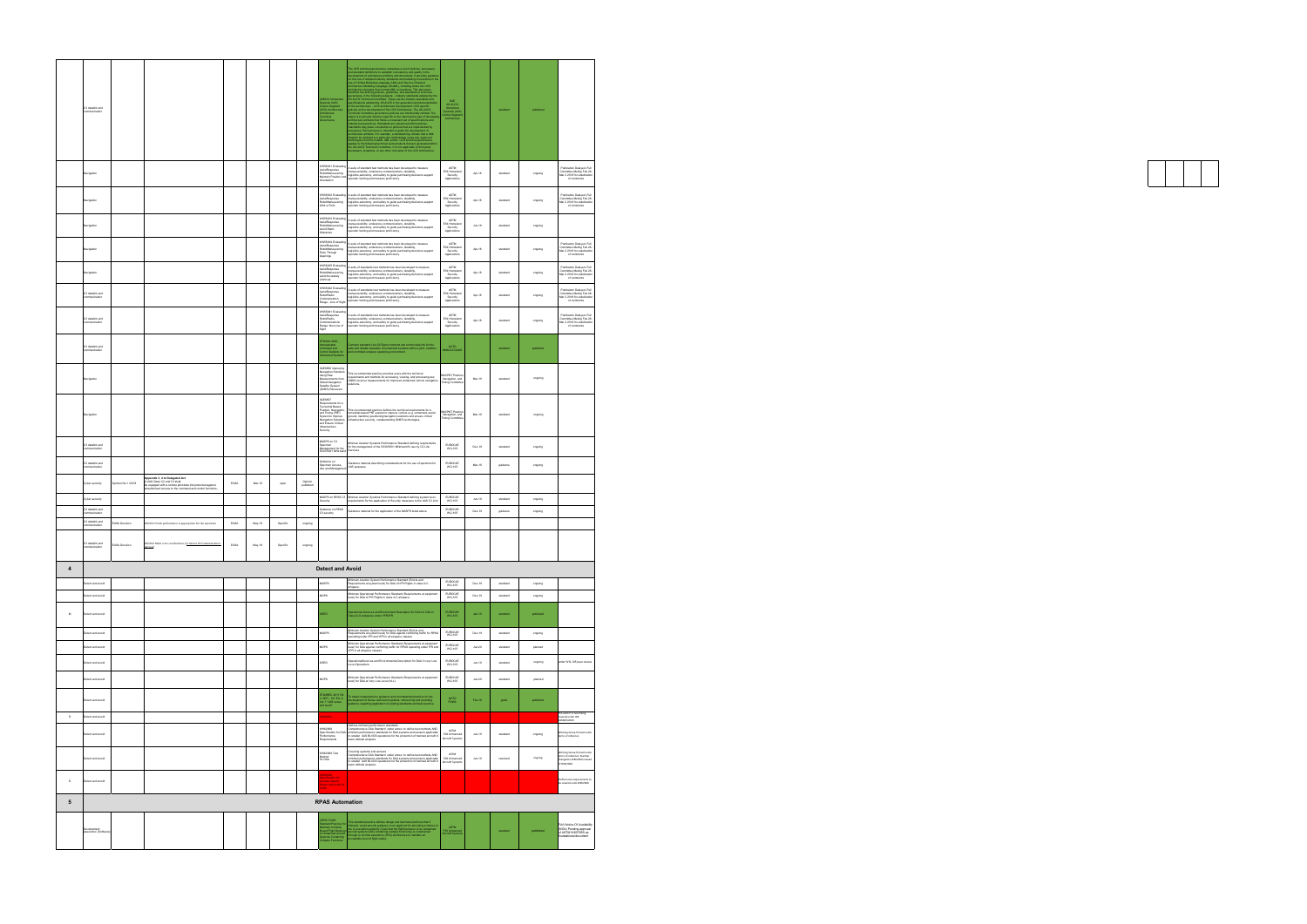| M                   | Automatic modes<br>takeoff, Landing,<br>taxing                                  |                   |                                                                                                                                          |      |        |                              |                      | <b>ASTM WK65056</b><br>vision to ASTM<br>F3269<br>Standard Practice for<br>Methods to Safely<br><b>Bound Flight Behavio</b><br>of Unmanned Aircraft<br>Systems Containing | Goal is to develop the standard to a level of capability that defines run-<br>time moriforing (RTA) attributes to a level that the FAA or CAA will agree<br>that mentions developed to this standard are sufficient to allow the UAS<br>after initial certification. a. Provide additional guidance on Safety Monito<br>design best practices, to explicitly include guidance on partitioning.<br>dissimilarity, and the option for multiple individual safety monitors<br>dissimilariny, and the option for multiple individual safety monitors<br>comprising the Safety Monter function, as well as defining safety monitor<br>chases and levy attributes. D. Provide additional use cases as<br>a specification | ASTM<br>F38 Unmanned<br>Aircraft Systems                                                     | Spetember 2019 | standard                | ongoing   | <b>Draft Under Develment</b>                                                                                                                       |
|---------------------|---------------------------------------------------------------------------------|-------------------|------------------------------------------------------------------------------------------------------------------------------------------|------|--------|------------------------------|----------------------|---------------------------------------------------------------------------------------------------------------------------------------------------------------------------|--------------------------------------------------------------------------------------------------------------------------------------------------------------------------------------------------------------------------------------------------------------------------------------------------------------------------------------------------------------------------------------------------------------------------------------------------------------------------------------------------------------------------------------------------------------------------------------------------------------------------------------------------------------------------------------------------------------------|----------------------------------------------------------------------------------------------|----------------|-------------------------|-----------|----------------------------------------------------------------------------------------------------------------------------------------------------|
|                     | tatic modes<br>utomatic modes<br>ikeoff, Landing,<br>gnixat<br>Automatic modes. |                   |                                                                                                                                          |      |        |                              |                      | D-252 OSED                                                                                                                                                                | Operational Services and Enfromment Description for Automatic Take-Off<br>and Landing.                                                                                                                                                                                                                                                                                                                                                                                                                                                                                                                                                                                                                             | EUROCAE<br>WG-105                                                                            |                | standard                | published |                                                                                                                                                    |
| $\mathsf{M}\xspace$ | akeoff, Landing,<br>oring<br>Automatic modes                                    |                   |                                                                                                                                          |      |        |                              |                      | MSPS                                                                                                                                                                      | .<br>Minimum Aviation System Performance Standard (End-to-end<br>Requirements at system level) for Automatic Take-Off and Landing                                                                                                                                                                                                                                                                                                                                                                                                                                                                                                                                                                                  | EUROCAE<br>WG-105                                                                            | $Jun-20$       | standard                | ongoing   |                                                                                                                                                    |
|                     | akeoff, Landing,<br>pna:<br>Automatic modes                                     |                   |                                                                                                                                          |      |        |                              |                      | D-251 OSED                                                                                                                                                                | tional Services and Entronment Description for Automatic Taxiing                                                                                                                                                                                                                                                                                                                                                                                                                                                                                                                                                                                                                                                   | EUROCAE<br>WG-105                                                                            |                | standard                | published |                                                                                                                                                    |
| $\mathsf{M}\xspace$ | ikeoff, Landing.<br>taxing                                                      |                   |                                                                                                                                          |      |        |                              |                      | MSPS                                                                                                                                                                      | Ainimum Aviation System Performance Standard (End-to-end<br>Requirements at system level) for Automatic Taxiing                                                                                                                                                                                                                                                                                                                                                                                                                                                                                                                                                                                                    | EUROCAE<br>WG-105                                                                            | $Jun-20$       | standard                | ongoing   |                                                                                                                                                    |
|                     | imergency<br>ecovery/terminal<br>stems                                          | Opinion No.1 2018 | Appendix 3 and 4 to delegated act<br>ULAS Class C2 and C3 shall:<br>case of loss of data link, have a reliable and predictable           | EASA | Mar-19 | pen category and<br>specific | Opinion<br>published |                                                                                                                                                                           |                                                                                                                                                                                                                                                                                                                                                                                                                                                                                                                                                                                                                                                                                                                    |                                                                                              |                |                         |           |                                                                                                                                                    |
| M                   | Emergency<br>ecovery/termina<br>ystems                                          |                   |                                                                                                                                          |      |        |                              |                      | OSED                                                                                                                                                                      | Operational Services and Enironment Description for Automation and<br>Imergency Recovery                                                                                                                                                                                                                                                                                                                                                                                                                                                                                                                                                                                                                           | EUROCAE<br>WG-105                                                                            | Dec-18         | standard                | ongoing   | Currently nder Council<br>prova                                                                                                                    |
|                     | imergency<br>acovery/terminati                                                  |                   |                                                                                                                                          |      |        |                              |                      | MSPS                                                                                                                                                                      | Amimum Aviation System Performance Standard (End-to-end<br>Requirements at system level) for automation and Emergency Recovery                                                                                                                                                                                                                                                                                                                                                                                                                                                                                                                                                                                     | EUROCAE<br>WG-105                                                                            | $Jun-20$       | standard                | planned   |                                                                                                                                                    |
|                     | systems                                                                         |                   |                                                                                                                                          |      |        |                              |                      |                                                                                                                                                                           |                                                                                                                                                                                                                                                                                                                                                                                                                                                                                                                                                                                                                                                                                                                    |                                                                                              |                |                         |           |                                                                                                                                                    |
| 6                   |                                                                                 |                   |                                                                                                                                          |      |        |                              |                      | <b>Design &amp; Airworthiness</b>                                                                                                                                         |                                                                                                                                                                                                                                                                                                                                                                                                                                                                                                                                                                                                                                                                                                                    |                                                                                              |                |                         |           |                                                                                                                                                    |
|                     | <b>UA Design and</b><br>Airworthiness                                           | Opinion No.1 2018 | <b>uppendix I, 2, 3, 4, 5 to delegated act</b><br>LUAS Class CD, C1, C2, C3 and C4 shall:<br>le designed and manufactured to fly safely; | EASA | Mar-19 | open                         | Opinion<br>published |                                                                                                                                                                           |                                                                                                                                                                                                                                                                                                                                                                                                                                                                                                                                                                                                                                                                                                                    |                                                                                              |                |                         |           |                                                                                                                                                    |
|                     | )evelopment<br>issurance (Softwar                                               |                   |                                                                                                                                          |      |        |                              |                      | STM F3151<br>ndard<br>Icification for<br>ification of<br>onics Systems1                                                                                                   | his specification provides a process by which the<br>risnolof function and compliance with safety objectives of<br>risnological propriation and propriate view of the specifical propriation of the specifical<br>cardinate development                                                                                                                                                                                                                                                                                                                                                                                                                                                                            | ASTM<br>F39 Aircraft<br>Systems                                                              |                | standard                | published | - mi uè reference in AC<br>for Special Class §21.17(b)<br>To be uses where<br>ppropriate in "<br>appropriate in lieu of DO<br>178. NEW DELIVERABLE |
|                     | <b>UA Design and</b><br>Airworthiness                                           |                   |                                                                                                                                          |      |        |                              |                      | .<br>S6009A JAUS<br>fobility Service Set                                                                                                                                  | This document defines a set of standard application layer interfaces calculated and state the matrix of the matrix of the matrix of states and the states of the matrix of the matrix of the matrix of the matrix of the matr                                                                                                                                                                                                                                                                                                                                                                                                                                                                                      | SAE<br>AS-4JAUS Join<br>Architecture for<br>Unmanned<br>Systems<br>Committee                 |                | standard                | published |                                                                                                                                                    |
|                     | <b>UA Design and</b><br>Airworthiness                                           |                   |                                                                                                                                          |      |        |                              |                      | 15684B JAUS<br>rvice Interface<br>finition Language                                                                                                                       | The SAE Austragues Information Report AIRS315 - Generic Open<br>applying control and System is the design of a specific Control and System Section<br>applying control and System is the design of a specific burden and Control<br>efinition Language document                                                                                                                                                                                                                                                                                                                                                                                                                                                    | SAE<br>AS-4JAUS Join<br>Architecture for<br>Unmanned<br>Systems<br>Committee                 |                | standard                | published |                                                                                                                                                    |
|                     | <b>UA Design and</b><br>rworthiness                                             |                   |                                                                                                                                          |      |        |                              |                      | (S6062 JAUS<br>Aission Spooling<br>Jervice Set                                                                                                                            | The decay<br>metric defines a set of translate application layer interfaces calculated<br>political and the set of the set of the set of the set of the set of<br>the contraction and conduct to the set of the set of the set of<br>set                                                                                                                                                                                                                                                                                                                                                                                                                                                                           | SAE<br>AS-4JAUS Join<br>Architecture for<br>Unmanned<br>Committee                            |                | standard                | published |                                                                                                                                                    |
|                     | <b>UA Design and</b><br>Airworthiness                                           |                   |                                                                                                                                          |      |        |                              |                      | 6060 JAUS<br>mironment Sens<br>Irvice Set                                                                                                                                 | This decorate dating a set of the<br>shall application by a starting calculated by the starting of the<br>same of the starting in the control of the starting control of the<br>starting product to control of the control of the star                                                                                                                                                                                                                                                                                                                                                                                                                                                                             | SAE<br>AS-4JAUS Join<br>Architecture for<br>Unmanned<br>Systems<br>Committee                 |                | standard                | published |                                                                                                                                                    |
|                     |                                                                                 |                   |                                                                                                                                          |      |        |                              |                      | 56040 JAUS HMI<br>arvice Set                                                                                                                                              | This decement defines a set of the<br>testing application type interfaces and the set of the control of<br>the set of the set of the set of the set of the set of the set of<br>the set of the set of the set of the set of the set of                                                                                                                                                                                                                                                                                                                                                                                                                                                                             | SAE<br>AS-4JAUS Joir<br>Architecture fo<br>Unmarined<br>Systems<br>Committee                 |                | standard                | published |                                                                                                                                                    |
|                     | <b>UA Design and</b><br>Airworthiness                                           |                   |                                                                                                                                          |      |        |                              |                      | S5710A JAUS Core<br>arvice Set                                                                                                                                            | This decorated defines a set of transland application by<br>an interface calculation in the control system of photon control of the<br>contraction in the control of the control of the control of the<br>contraction in the control o<br>Dietrico query and set the system time to the component - Liveness.<br>Provides a means to maintain correction liveness between<br>mustaching components - Discovery Coverns automatic discovery of<br>communically components - Discov                                                                                                                                                                                                                                  | AS-4JAUS Joint<br>Architecture for<br>Unmanned<br>Systems<br>Committee                       |                | standard                | published |                                                                                                                                                    |
|                     | <b>UA Design and</b><br>Airworthiness                                           |                   |                                                                                                                                          |      |        |                              |                      | ARP6012A JAUS<br>Compliance and<br>nteroperability Polic                                                                                                                  | This document, the JAUS Compliance and Interoperability Policy<br>(APP6121), recommends an approach to documenting the complete<br>interface of an urmanned system or component in regard to the<br>represenced in this standard set. W                                                                                                                                                                                                                                                                                                                                                                                                                                                                            | SAE<br>AS-4JAUS Joint<br>Architecture for<br>Unmanned<br>Systems<br>Committee                |                | recommended<br>practice | published |                                                                                                                                                    |
|                     | <b>UA Design and</b><br>Airworthiness                                           |                   |                                                                                                                                          |      |        |                              |                      | R5645A JAUS<br>ransport<br>onsiderations                                                                                                                                  | This SAE Aerospace Information Report (AIR) discusses characteristics<br>of data communications for the Joint Achitecture for Unnannot System<br>(JAUS). This document provides guidance on the aspects of transport<br>media, unmanned                                                                                                                                                                                                                                                                                                                                                                                                                                                                            | SAE<br>AS-4JAUS Joint<br>Architecture for<br>Unmanned<br>Systems<br>Committee                |                | information report      | published |                                                                                                                                                    |
|                     | <b>UA Design and</b><br>Airworthiness                                           |                   |                                                                                                                                          |      |        |                              |                      | 55669A JAUS/SDF<br>ransport<br>Ipecification                                                                                                                              | The Markov Markov Markov<br>Schwarz (1988) applied to the correspondent of the correspondence of<br>$\mathcal{H}$ and the correspondence of the correspondence of<br>$\mathcal{H}$ and the correspondence of the correspondence of<br>$\mathcal{H}$ and                                                                                                                                                                                                                                                                                                                                                                                                                                                            | SAE<br>AS-4JAUS Joint<br>Architecture for<br>Unmanned<br>Systems<br>Committee                |                | standard                | published |                                                                                                                                                    |
|                     | <b>UA Design and</b><br>ürworthiness                                            |                   |                                                                                                                                          |      |        |                              |                      | .<br>S6091 JAUS<br>/ehicle Service Set                                                                                                                                    | This document defines a set of standard application layer interfaces cale<br>JAUS Linnames Clocurs (Vehicle Services, JAUS Services provide the<br>means for scribare entities in an unnamed system or system of<br>premiered systems t<br>efined in this document.                                                                                                                                                                                                                                                                                                                                                                                                                                                | SAE<br>AS-4JAUS Joint<br>Architecture for<br>Unmanned<br>Systems<br>Committee                |                | standard                | published |                                                                                                                                                    |
|                     | <b>UA Design and</b><br>Airworthiness                                           |                   |                                                                                                                                          |      |        |                              |                      | S6057A JAUS<br><b>Ianipulator Service</b>                                                                                                                                 | This document defines a set of standard application layer interfaces called<br>JAUS Manpulator Services. JAUS Services provide the means for<br>bothware entities in an urmanned system or system of unrarmed systems<br>to communicate<br>ervices are defined in this document.                                                                                                                                                                                                                                                                                                                                                                                                                                   | SAE<br>AS-4JAUS Join<br>Architecture for<br>Unmanned<br>Systems<br>Committee                 |                | standard                | published |                                                                                                                                                    |
|                     | <b>UA Design and</b><br>Airworthiness                                           |                   |                                                                                                                                          |      |        |                              |                      | ARP6227 JAUS<br>Messaging over the<br>OMG Data<br>Distribution Service                                                                                                    | This document defines a standard representation of JAUS AS5684A<br>message data in DDS IDL defined by the Object Management Group<br>(OMG) CORBA 32 specification. This document does NOT address how<br>JAUS paraport considerations o                                                                                                                                                                                                                                                                                                                                                                                                                                                                            | $\begin{tabular}{c} SAE\\ AS-4JAUS Joint Architecture for Ummamed \\ System\\ \end{tabular}$ |                | recommended<br>practice | published |                                                                                                                                                    |
|                     | <b>UA Design and</b><br>Airworthiness                                           |                   |                                                                                                                                          |      |        |                              |                      | JR5665B<br>rchitecture<br>ramework for<br>Inmanned Systems                                                                                                                | This SAE Aerospace Information Report (ART) describes the Architecture<br>Transcending Constant (ART) describes the Architecture<br>Conceptual View architecture and buddy condition (API) and The Constant<br>Conceptual View provide                                                                                                                                                                                                                                                                                                                                                                                                                                                                             | SAE<br>AS-4JAUS Joint<br>Architecture for<br>Unmanned<br>Systems<br>Committee                |                | information report      | published |                                                                                                                                                    |
|                     | UA Design and<br>Airworthiness                                                  |                   |                                                                                                                                          |      |        |                              |                      | UR5664A JAUS<br>Estory and Domain<br><i>I</i> rodel                                                                                                                       | The purpose of this SAE Aerospace Information Report (ART) is two-fold<br>to inform the reader of the extent of effort that were into the development<br>of the Joint Architecture for Unmanned Systems (JAUS), and to capture<br>for p                                                                                                                                                                                                                                                                                                                                                                                                                                                                            | SAE<br>AS-4JAUS Joint<br>Architecture for<br>Unmanned<br>Systems<br>Committee                |                | information report      | published |                                                                                                                                                    |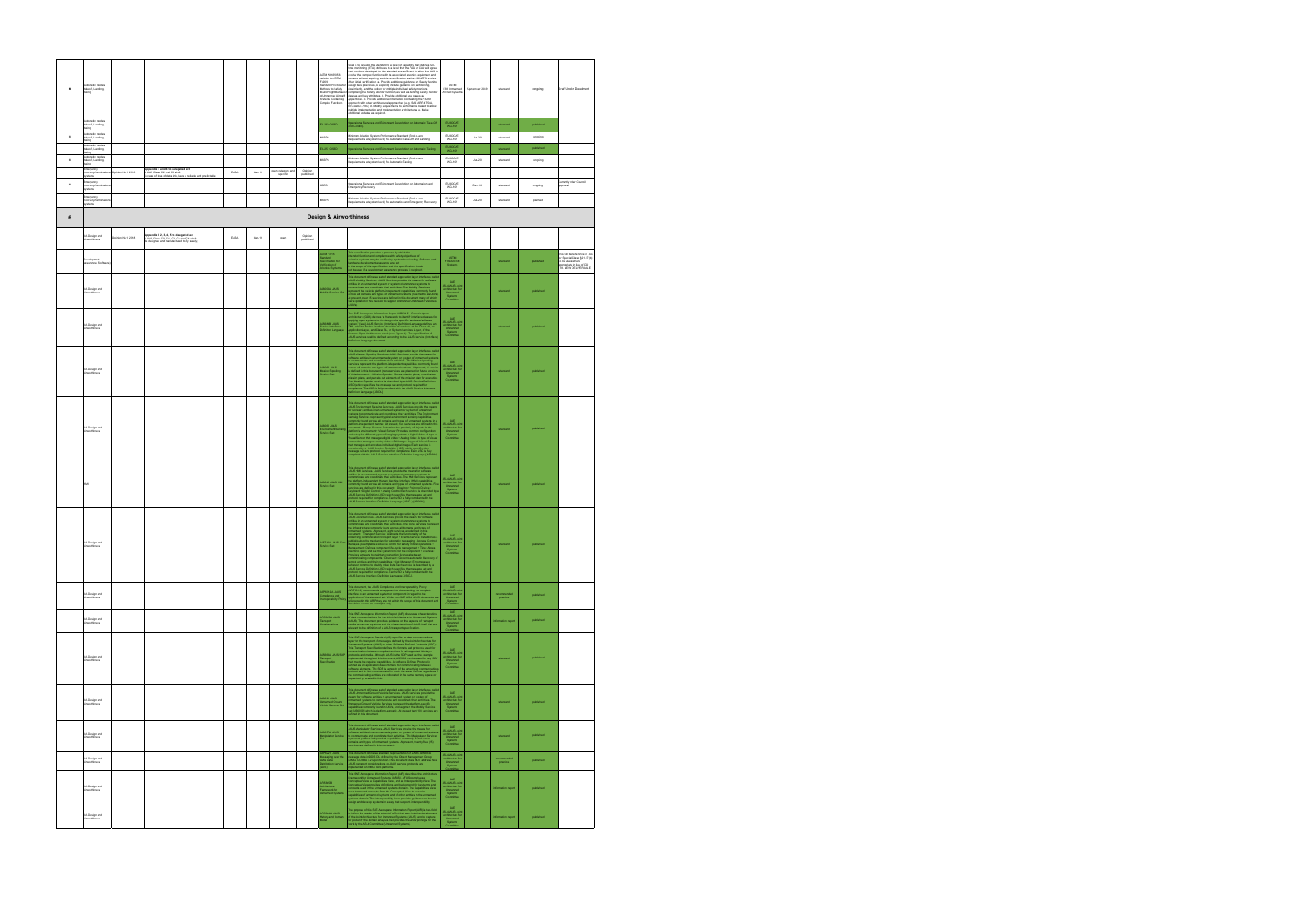|              | <b>UA Design and</b><br>Airworthiness        |  |  |  | 062A JAUS<br>lission Spooling<br>Iervice Set                                                                                                                                                                                                                                                                                              | This determines defines a set of standard application layer interfaces calculated and contained a state of the standard system of the contained applies of containing the contained part of the state of the standard state o                                                                                                                                                                                                                                                                                                                                                                                                                                                                                                                                                                                                                                                                                                                                        | SAE<br>AS-4JAUS Joir<br>Architecture for<br>Unmanned<br>Systems<br>Committee               |          | standard              | published         |                                                                             |
|--------------|----------------------------------------------|--|--|--|-------------------------------------------------------------------------------------------------------------------------------------------------------------------------------------------------------------------------------------------------------------------------------------------------------------------------------------------|----------------------------------------------------------------------------------------------------------------------------------------------------------------------------------------------------------------------------------------------------------------------------------------------------------------------------------------------------------------------------------------------------------------------------------------------------------------------------------------------------------------------------------------------------------------------------------------------------------------------------------------------------------------------------------------------------------------------------------------------------------------------------------------------------------------------------------------------------------------------------------------------------------------------------------------------------------------------|--------------------------------------------------------------------------------------------|----------|-----------------------|-------------------|-----------------------------------------------------------------------------|
|              | <b>UA Design and</b><br><b>Minvorthiness</b> |  |  |  | AS6111 JAUS<br>Unmanned Maritime<br>Vehicle Service Set                                                                                                                                                                                                                                                                                   | plance.<br>Inition Language [JSIDL].<br>This document defines a message-passing interface for services<br>representing the platform-specific capabilities common across unmanned<br>maritime vehicles.                                                                                                                                                                                                                                                                                                                                                                                                                                                                                                                                                                                                                                                                                                                                                               | SAE<br>AS-4JAUS Joint<br>Architecture for<br>Unmanned<br>Systems                           | Jun-19   | standard              | orgoing           |                                                                             |
|              | <b>UA Design and</b><br>Airworthiness        |  |  |  | AS6971 Test<br>Protocol for UAS<br>Reciprocating<br>(Intermittent) Engine<br>as Primary Thrust<br>lechanism                                                                                                                                                                                                                               | This standard is intended to provide a method (or methods) to obtain<br>repeatable and consistent measurements to reflect true engine<br>performance and durability in customer. Standardized methodology is<br>needed to normalize engine performance to fairly rate engine operating<br>variables and parameters. Operational protocols will be defined accordin<br>to engine class and will be based on those developed for on-highway<br>to engine class and will be based on those developed for on-higheary<br>applications. Based on typical engine operation, a series of speed and<br>scale contenuino and/or sequences will be determined. The scope will<br>track dynamic<br>requirements. This standard will focus on those using the engine as the<br>main thrust provider, but allowances will also be considered for hybrid<br>designs. The scope will include power correction methodologies to provi<br>a more accurate description of performance. | Committee<br>SAF.<br>E-39 Unmanned<br>Aircraft Propulsio<br>Committee                      | May-19   | standard              | ongoing           |                                                                             |
|              | <b>UA Design and</b><br><b>Mworthiness</b>   |  |  |  | AS#### Ground<br>support equipment<br>(preheaters, starters,<br>fuel pumps, fuel<br>couplings, fuel mixing<br>luel filters, preflight<br>weight/balance, bore<br>sighting of payload,<br>torage containers<br>ent hardware<br>alian<br>vheel chocks.<br>meur cristae,<br>Tremove before flight<br>tems, electronic and<br>software links. |                                                                                                                                                                                                                                                                                                                                                                                                                                                                                                                                                                                                                                                                                                                                                                                                                                                                                                                                                                      | SAE<br>E-39 Unmanned<br>Aircraft Propulsio<br>Committee                                    | Jun-19   | standard              | planned           |                                                                             |
|              | <b>UA Design and</b><br>Airworthiness        |  |  |  | AS#### Propeller<br><b>bubs</b>                                                                                                                                                                                                                                                                                                           |                                                                                                                                                                                                                                                                                                                                                                                                                                                                                                                                                                                                                                                                                                                                                                                                                                                                                                                                                                      | SAE<br>E-39 Unmanne<br>ircraft Propulsio<br>Committee                                      | $Jul-19$ | standard              | planned           |                                                                             |
|              | <b>UA Design and</b><br>Airworthiness        |  |  |  | RP#### Propelle<br>nformation Report                                                                                                                                                                                                                                                                                                      |                                                                                                                                                                                                                                                                                                                                                                                                                                                                                                                                                                                                                                                                                                                                                                                                                                                                                                                                                                      | SAE<br>E-39 Unmanne<br><b>Vircraft Propulsio</b><br>Committee                              | Aug-19   | information report    | orgoing           |                                                                             |
|              | <b>UA Design and</b><br>irworthiness         |  |  |  | AIR6962 loe<br>Protection for<br>Unmanned Aerial<br>Vehicles                                                                                                                                                                                                                                                                              | A review of icing materials that would be educational to a designer of a<br>UAV ice protection system is provided. Additionally, the differences<br>between unmanned and manned ice protection systems are explored<br>along with a discussion on how these differences can be addressed.                                                                                                                                                                                                                                                                                                                                                                                                                                                                                                                                                                                                                                                                            | SAF AC-RC<br>Aircraft Icing<br>Technology<br>Committee                                     | Dec-18   | information report    | ongoing           |                                                                             |
|              | <b>UA Design and</b><br>invorthiness         |  |  |  | ARP94910<br>Artrusulto<br>Aerospace - Vehicle<br>Management<br>Systems - Flight<br>Control Design,<br>Anstallation and Test<br>Aircraft, Specification<br>Aircraft, Specification<br>ide For                                                                                                                                              | This document establishes recommended practices by the specification<br>conjugation for the fight conductance of the specifical conduction for<br>the fight conductance of the specifical conduction of the Valeria of<br>Management f                                                                                                                                                                                                                                                                                                                                                                                                                                                                                                                                                                                                                                                                                                                               | SAE<br>A-6 Aerospace<br>A-6 Aerospace<br>and Fluid Power                                   |          | commended<br>practice | published         |                                                                             |
|              | <b>UA Design and</b><br><b>Mworthiness</b>   |  |  |  | <b>RP5724 Apr</b><br>ting of<br>:tromechanical<br>tuators, General<br>idelines For                                                                                                                                                                                                                                                        | This decorated provides an every level of the back, and instant television of the same and the same of the same of the same of the same decorated and the same of the same applicable to EMA and the same of the same of the<br>scument.                                                                                                                                                                                                                                                                                                                                                                                                                                                                                                                                                                                                                                                                                                                             | A-6 Aerosp<br>Actuation, Cont<br>and Fluid Pow                                             |          | practice              | published         |                                                                             |
|              | <b>UA Design and</b><br>worthiness           |  |  |  | 1744™ Aeros<br>dilary Power<br>uroes                                                                                                                                                                                                                                                                                                      | This EME Auroragean information Report (APE) is a review of the general and<br>the second control of the companying poses (with the control of the<br>second control of the companying points (with the control of the<br>second contr                                                                                                                                                                                                                                                                                                                                                                                                                                                                                                                                                                                                                                                                                                                               | A-6 Aerospace<br>Ictuation, Contr<br>and Fluid Powe<br>Systems                             |          | mation report         | published         |                                                                             |
|              | <b>UA Design and</b><br>Airworthiness        |  |  |  | .<br>SSOBB1F Wiring<br>Jerospace Vehicle                                                                                                                                                                                                                                                                                                  | This specification covers all aspects in electrical wire interconnection<br>systems (EWIS) from the selection through installation of wiring and wiring<br>devices and optical catiting and termination devices used in aerospace<br>ve                                                                                                                                                                                                                                                                                                                                                                                                                                                                                                                                                                                                                                                                                                                              | SAE<br>AE-8A Elec Wirin<br>and Fiber Optic<br>Interconnect Sys<br>Install Committee        |          | standard              | published         |                                                                             |
|              | <b>UA Design and</b><br>nvorthiness          |  |  |  | AS50881G Wining<br>rospace Vehicle                                                                                                                                                                                                                                                                                                        | his specification covers all aspects in electrical wire interconnection<br>systems (EWIS) from the selection through installation of wiring and wirir<br>devices and optical cabling and termination devices used in aerospace<br>vehicles. Aerospace vehicles include manned and unmanned airplanes.<br>relicooters. lighter-than-air vehicles, missiles and external pods.                                                                                                                                                                                                                                                                                                                                                                                                                                                                                                                                                                                         | SAE<br><b>LE-8A Elec Wirin</b><br>and Fiber Optic<br>Interconnect Sys<br>Install Committee | $Dec-18$ | standard              | ongoing           |                                                                             |
|              | <b>UA Design and</b><br>Airworthiness        |  |  |  | AS#### Artificial<br>simulant standards for<br>drone or FOD<br>impact/ingestion                                                                                                                                                                                                                                                           | larned                                                                                                                                                                                                                                                                                                                                                                                                                                                                                                                                                                                                                                                                                                                                                                                                                                                                                                                                                               | SAE<br>G-28 Simulants for<br>Impact and<br>Ingestion Testing                               | Dec-19   | standard              | planned           |                                                                             |
| $\mathbf{D}$ | mergency<br>recovery/terminatio<br>systems   |  |  |  | ASTM WK59171                                                                                                                                                                                                                                                                                                                              | Develop a draft standard that defines the requirements for a parachute<br>New Specification for pystem that would allow an applicant/proponent to obtain approval to<br>SUAS parachutes perrate a small Unmanned Aircraft System (sUAS) directly over people.                                                                                                                                                                                                                                                                                                                                                                                                                                                                                                                                                                                                                                                                                                        | ASTM<br>F38 Unmanned<br>Aircraft Systems                                                   | Mar-18   | specification         | orgoing           |                                                                             |
|              | Emergency<br>recovery/ter<br>systems         |  |  |  | F3322-18 Standard<br>Specification for<br>Small Unmanned<br>Aircraft System<br>(sUAS) Parachutes                                                                                                                                                                                                                                          | This specification covers the design and manufacture sequipments for specification confines and specification subsequently in the specification subsequent is dependently included to the interaction of the specification of                                                                                                                                                                                                                                                                                                                                                                                                                                                                                                                                                                                                                                                                                                                                        | <b>ASTM</b><br>F38 Unmanne<br>Aircraft Syste                                               | Sept-18  | specification         | Published         |                                                                             |
|              | <b>UA Design and</b><br>Airworthiness        |  |  |  | -<br>2490-05(2013)<br>Standard Guide for<br>Nicraft Electrical<br>Coad and Power<br>Source Capacity<br>dysis                                                                                                                                                                                                                              | .<br>This guide covers how to prepare an electrical load analysis (ELA) to<br>neet Federal Aviation Administration (FAA) requirements.                                                                                                                                                                                                                                                                                                                                                                                                                                                                                                                                                                                                                                                                                                                                                                                                                               | ASTM<br>F39 Aircraft<br>Systems                                                            |          | standard              | published         | Light Sport Aircraft<br>guidance will be revised to<br>apply to UAS.        |
|              | ntenance                                     |  |  |  | :2799-14 Standard<br>Yractice for<br>acuce ior<br>intenance of<br>ring Systems<br>ring Systems                                                                                                                                                                                                                                            | Damaged wiring or equipment in an aircraft, regardless of how minor it<br>may appear to be, cannot be tolerated. It is, therefore, important that<br>maintenance be accomplished using the best techniques and practices to<br>minimize                                                                                                                                                                                                                                                                                                                                                                                                                                                                                                                                                                                                                                                                                                                              | ASTM<br>F39 Aircraft<br>Systems                                                            |          | standard              | published         |                                                                             |
|              | <b>UA Design and</b><br>Airworthiness        |  |  |  | ASTM WK62670<br>New Specification for<br>Large UAS Design<br>and Construction                                                                                                                                                                                                                                                             | To develop an ASTM design and construction standard for larger mass<br>to develop University and Systems (UAS). Design and Construct of the fixed wing University (UAS). Design and Construct<br>Standards are currently in existence for Part 23 General Manned Aircraft<br>as well as for Fixed Wing and<br>exists a gap for Part 23 General Aircraft of the Large Fixed Wing<br>Unmanned Variety. This ASTM standard will serve to fill that gap by<br>including design and construct requirements, best practices, and propos<br>nethods of compliance specific to Large UAS (up to 19,000 lbs).                                                                                                                                                                                                                                                                                                                                                                 | ASTM<br>F38 Unmanned<br>Aircraft Systems                                                   | Jun-19   | standard              | under development |                                                                             |
|              | <b>UA Design and</b><br>irworthiness         |  |  |  | STM F2910-14<br>andard<br>ecification for<br>sign and<br>natruction of a<br>craft System<br>craft System                                                                                                                                                                                                                                  | This specification establishes the design, construction, and test<br>requirements for a small unnarmed aircraft system (AUAS), it is attained<br>aircraft system (AUAS), it is attained by a small distribution per matter<br>of speci                                                                                                                                                                                                                                                                                                                                                                                                                                                                                                                                                                                                                                                                                                                               | ASTM<br>F38 Unmanner<br>Aircraft System                                                    |          | standard              | published         | .<br>This will be reference in .AC<br>for Special Class §21.17(b)           |
|              | <b>UA Design and</b><br>Airworthiness        |  |  |  | <sup>5</sup> 3298-18 Standard<br>Specification for<br>Design, Construction<br>and Verification of<br>Flued-Wing<br>Jystems (UAS)                                                                                                                                                                                                          | This specification covers the airworthiness requirements for the design o<br>tead-wing unreanned aircraft systems. This specification defines the<br>asserine design, construction, and verification requirements for an<br>unreanned a                                                                                                                                                                                                                                                                                                                                                                                                                                                                                                                                                                                                                                                                                                                              | ASTM<br>F38 Unmanned<br>Aircraft System                                                    |          | standard              | published         | Will be revised to include<br>VTOL aircraft under ASTM<br>//K64619/ WK64619 |
|              | <b>UA Design and</b><br>rworthiness          |  |  |  | <b>ASTM WK63678/</b><br>WK64619 Revision<br>of F3298 - 18<br><b>Standard</b><br>Specification for<br>Design, Construction<br>and Verification of<br>ens vermaaken of<br>Fixed-Wing<br>Bystems (UAS)                                                                                                                                       | The initial standard only addressed Fixed-Wing UAS. Response from the<br>FAA required both vertical lift and fixed-wing in order to be accepted as a<br>method of compilance for UAS airworthiness certification in the<br>forthcoming advisory circular for 21-17(b). This required a rapid-action<br>reorganization of the standard, inclusion of VTOL-specific items and a title<br>hange.                                                                                                                                                                                                                                                                                                                                                                                                                                                                                                                                                                        | ASTM<br>F38 Unmanned<br>Aircraft Systems                                                   | 19-Nov   | standard              | In progress       | Ballot pending Sub-<br>Committee approval                                   |
|              | Manufacturer<br>organisation                 |  |  |  | STM F2911-14e1<br>MF2911-1461<br>ndard Practice for<br>duction<br>eptance of Small<br>nanned Aircraft<br>tem (sLIAS)                                                                                                                                                                                                                      | This standard defines the production acceptance requirements for a sma<br>amanmed aircraft system (gLMS). This standard is applicable to sLMS<br>that comply with design, construction, and test requirements identified in<br>Specific                                                                                                                                                                                                                                                                                                                                                                                                                                                                                                                                                                                                                                                                                                                              | ASTM<br>F38 Unmanne<br>Aircraft System                                                     |          | standard              | published         |                                                                             |
|              | Manufacturer<br>rganisation                  |  |  |  | STM F3003-14<br><b>Islandard<br/>Specification for<br/>Quality Assurance of<br/>Aircraft System</b>                                                                                                                                                                                                                                       | .<br>This standard defines<br>the quality assume requirements for the design, ranufacture, and production of a small unmanned aircraft system (sUAS                                                                                                                                                                                                                                                                                                                                                                                                                                                                                                                                                                                                                                                                                                                                                                                                                  | ASTM<br>F38 Unmanne<br>Aircraft System                                                     |          | standard              | published         |                                                                             |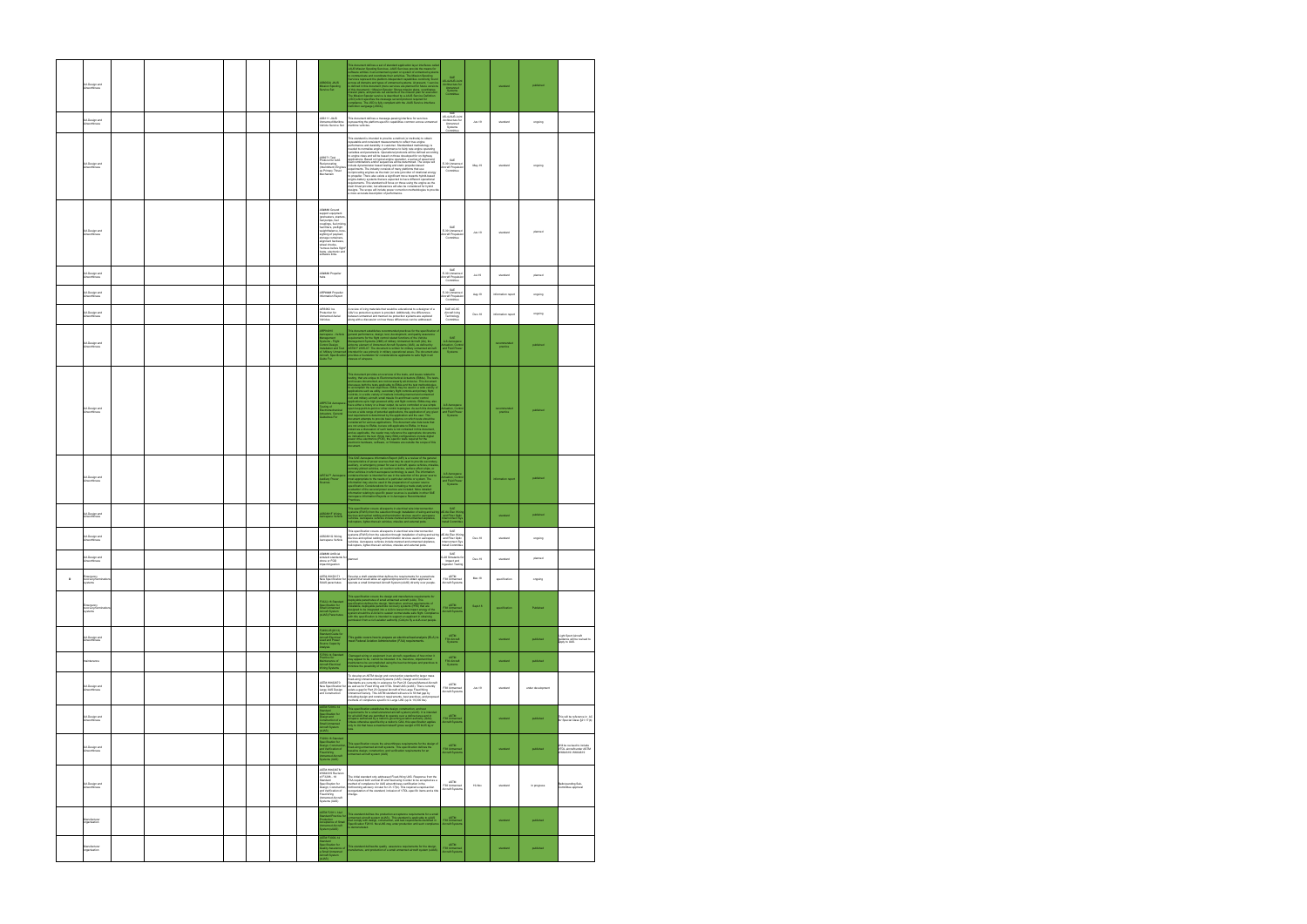|                | Batteries/fuel cell<br>oower generating<br>vystem   |                   |                                                                                                                                                                                                                                                                                                                                                                                                                                                                      |      |        |      |                      | WKWK60937<br>itandard<br>Ipecification for<br>pecimenon for<br>lesign of Fuel Cells<br>viccaft Systems<br>viccaft Systems                                                                                                                                                                                                                                                                                                                                              | This standard will outline specification for the use of fuel cell power<br>eneratinhg systems for application in UAS.                                                                                                                                                                                                                                                                                                                                                                                                                                                                                                                                                                                                                                                                                                                                                                                | ASTM<br>F38 Unmanned<br>Aircraft System | TBD        | standard                     | orgoing   |                                                                                              |
|----------------|-----------------------------------------------------|-------------------|----------------------------------------------------------------------------------------------------------------------------------------------------------------------------------------------------------------------------------------------------------------------------------------------------------------------------------------------------------------------------------------------------------------------------------------------------------------------|------|--------|------|----------------------|------------------------------------------------------------------------------------------------------------------------------------------------------------------------------------------------------------------------------------------------------------------------------------------------------------------------------------------------------------------------------------------------------------------------------------------------------------------------|------------------------------------------------------------------------------------------------------------------------------------------------------------------------------------------------------------------------------------------------------------------------------------------------------------------------------------------------------------------------------------------------------------------------------------------------------------------------------------------------------------------------------------------------------------------------------------------------------------------------------------------------------------------------------------------------------------------------------------------------------------------------------------------------------------------------------------------------------------------------------------------------------|-----------------------------------------|------------|------------------------------|-----------|----------------------------------------------------------------------------------------------|
|                | Development<br>assurance (Softwar                   |                   |                                                                                                                                                                                                                                                                                                                                                                                                                                                                      |      |        |      |                      | STM F3201-16<br>nsuring<br>ependability of<br>oftware Used in<br>manned Aircraft<br>/stems (UAS)                                                                                                                                                                                                                                                                                                                                                                       | The standard practice intends to ensure the dependential of Use<br>Similar and Contents in the product standard content of the special of<br>the polynomial control (for example, management, training in place<br>Dynamizational cont                                                                                                                                                                                                                                                                                                                                                                                                                                                                                                                                                                                                                                                               | ASTM<br>F38 Unmanner<br>Aircraft System |            | standard                     | published |                                                                                              |
|                | <b>UA Design and</b><br>Airworthiness               |                   |                                                                                                                                                                                                                                                                                                                                                                                                                                                                      |      |        |      |                      | ASTM WK16285 New<br>pecification for<br>bns rigisal<br>erformance of an<br>Jomanned Aircraft<br>wstern Class 1320<br>yasan Casa<br>550# Gross Weight<br>p 1320# Gross<br>Veight)                                                                                                                                                                                                                                                                                       | The specification covers airworthiness requirements for an acceptable<br>tred fixed wing aircraft UAS.                                                                                                                                                                                                                                                                                                                                                                                                                                                                                                                                                                                                                                                                                                                                                                                               | ASTM<br>F38 Unmanned<br>Aircraft System | <b>TBD</b> | standard                     | orgoing   | his work item will be<br>ontinued using guidelines<br>om ASTM F37 Light Sport<br>rcraft Comm |
| $\mathbf{D}$   | UA Design and<br>.<br>Invorthi                      |                   |                                                                                                                                                                                                                                                                                                                                                                                                                                                                      |      |        |      |                      | <b>ASTM WK60352</b><br>Design, Construct,<br>and Test of VTOL                                                                                                                                                                                                                                                                                                                                                                                                          | .<br>This specification establishes the design, construction, and test<br>requirements for a VTOL unmanned aircraft system (sUAS). It is intende<br>exponentions for a victor commensuration was exponentiated and a in<br>the all UAS that are permitted to operate over a defined area and in<br>airspace authorized by a nation's governing aviation authority (GAA).<br>Unless otherwis                                                                                                                                                                                                                                                                                                                                                                                                                                                                                                          | ASTM<br>F38 Unmanne                     | Aug-18     | standard                     | orgoing   | Will be incorporated in<br>F3298 - Draft complete                                            |
| $\mathbf{D}$   | UA Design and<br>Airworthiness                      |                   |                                                                                                                                                                                                                                                                                                                                                                                                                                                                      |      |        |      |                      | ASTM WK57659<br><b>Committee</b><br>Design, Construction<br>and Verification of<br>Fixed Wing UAS                                                                                                                                                                                                                                                                                                                                                                      | This specification establishes the design, construction, and test<br>requirements for a flood wing urmanned aircraft system (sUAS). It is<br>rinkinded for all UAS that are permitted to operate over a defined area as<br>in aircrace                                                                                                                                                                                                                                                                                                                                                                                                                                                                                                                                                                                                                                                               | ASTM<br>F38 Unmanned<br>Aircraft System |            | standard                     | approved  |                                                                                              |
|                | Manuals                                             |                   |                                                                                                                                                                                                                                                                                                                                                                                                                                                                      |      |        |      |                      | VK63407 Required<br>Product Information<br>b be Provided with<br>nall Unmanned<br>rcraft System                                                                                                                                                                                                                                                                                                                                                                        | his specification covers the Unmanned Aircraft Flight<br>Manual (UFM), Maintenance Manual, Aircraft Kit Assembly<br>structions (KAI), Component Original Equipment<br>Manufacturer (OEM) manuals, SUAS OEMs Statement of<br>pliance, and Airframe Records information required fo                                                                                                                                                                                                                                                                                                                                                                                                                                                                                                                                                                                                                    | ASTM<br>F38 Unmanned<br>Aircraft System | TBD        | standard                     | orgoing   |                                                                                              |
| $\mathbf{M}$   | naintenance                                         |                   |                                                                                                                                                                                                                                                                                                                                                                                                                                                                      |      |        |      |                      | STM F2909-14<br>Still Practice for<br>ainfenance and<br>entinued<br>mall Unmanned<br>mall Unmanned<br>straft Systems<br>LIAS)                                                                                                                                                                                                                                                                                                                                          | This standard is written for all stable that are permitted to operate over a<br>started press only airplace additionally a station's greening available profits and individual<br>authority (DAA). It is assumed that a visual dist                                                                                                                                                                                                                                                                                                                                                                                                                                                                                                                                                                                                                                                                  | ASTM<br>F38 Unmann<br>Aircraft Syste    |            | standard                     | published | Updated revision underway<br>.<br>hder WK WK63991                                            |
| M              | .<br>UA Design and<br>Airworthiness                 |                   |                                                                                                                                                                                                                                                                                                                                                                                                                                                                      |      |        |      |                      | erospace series<br>Inmanned Aircraft<br>ystems (UAS) -<br>roduct requiremer                                                                                                                                                                                                                                                                                                                                                                                            | This European standard will provide means of compliance to cover Part 1<br>This European standard will provide means of compliance to convert Part<br>1955: The designation of the product requirements for all UKS authorizes<br>The decorrent does not cover "Specific" or "Certification and UKS and<br>This d<br>wicads are excluded.                                                                                                                                                                                                                                                                                                                                                                                                                                                                                                                                                            | ASD-STAN<br>D5WG8                       | $Jun-19$   | preEN / Europear             | orgoing   |                                                                                              |
| A              |                                                     |                   |                                                                                                                                                                                                                                                                                                                                                                                                                                                                      |      |        |      |                      | prospace series<br>money hencem<br>ystems (UAS) -<br>roduct requirem                                                                                                                                                                                                                                                                                                                                                                                                   | This European standard will provide means of compliance to cover geo-<br>awareness related requirements for Part 2 to 4 of the delegated act.<br>More specifically, the standard will provide requirements related to the<br>main characteristics of the geo-awareness function, namely:<br>An interface to load and update data containing information on airspace<br>mitations which ensures that the process of loading or updating of this<br>interesting and degrade its integrity and validity.<br>Sata does not degrade its integrity and validity.<br>A warning alert to the pliot when a potential breach of airspace limitation.<br>-A wanting a<br>let of the procedure mean mean of the state and the state of the state<br>of defected to the prior on the UK's state as well as a warning allert when<br>the polynomial property of the state of the project functioni<br><b>SG 33</b> | ASD-STAN<br>D5WG8                       | $Jun-19$   | nreFN / Funnesen<br>standard | ongoing   |                                                                                              |
| A              |                                                     |                   |                                                                                                                                                                                                                                                                                                                                                                                                                                                                      |      |        |      |                      | rospace series<br>Inmanned Aircraft<br>stems (UAS)<br>roduct requirem                                                                                                                                                                                                                                                                                                                                                                                                  | This European standard will provide means of compliance to cover lighting<br>related requirements for part 2 to 4 of the delegated act.<br>The purpose is to be able to verify that an UA is equipped with lights<br>vhich<br>ensure controllability of the UA<br>-ensure controlability of the LiA<br>$\alpha$ -ensure controlability of the aircraft at right, the design of the light shall<br>althe anchorence of the aircraft of the simulation in U.S. (when a married attention<br>and the control                                                                                                                                                                                                                                                                                                                                                                                            | ASD-STAN<br>D5WG8                       | $Jun-19$   | preEN / European             | orgoing   |                                                                                              |
| A              |                                                     |                   |                                                                                                                                                                                                                                                                                                                                                                                                                                                                      |      |        |      |                      | <b>Juidelines</b>                                                                                                                                                                                                                                                                                                                                                                                                                                                      | Applicability of safe design standards for UAS in Specific Operations<br>ategory                                                                                                                                                                                                                                                                                                                                                                                                                                                                                                                                                                                                                                                                                                                                                                                                                     | EUROCAE<br>WG-105                       | Sep 2019   | Guidance                     | orgoing   |                                                                                              |
|                | Ground control<br>tation                            |                   |                                                                                                                                                                                                                                                                                                                                                                                                                                                                      |      |        |      |                      | MASPS                                                                                                                                                                                                                                                                                                                                                                                                                                                                  | Minimum Aviation System Performance Standard (End-to-end<br>Requirements at system level) for the Remote Pilot Station interface to A<br>Traffic Control (ATC).                                                                                                                                                                                                                                                                                                                                                                                                                                                                                                                                                                                                                                                                                                                                      | EUROCAE<br>WG-105                       | $Jun-19$   | standard                     | orgoing   |                                                                                              |
| A              |                                                     |                   |                                                                                                                                                                                                                                                                                                                                                                                                                                                                      |      |        |      |                      | luideline                                                                                                                                                                                                                                                                                                                                                                                                                                                              | Guidelines on the use of multi-GNSS for UAS                                                                                                                                                                                                                                                                                                                                                                                                                                                                                                                                                                                                                                                                                                                                                                                                                                                          | EUROCAE                                 | Dec-19     | standard                     | orgoing   |                                                                                              |
| $\overline{A}$ |                                                     |                   |                                                                                                                                                                                                                                                                                                                                                                                                                                                                      |      |        |      |                      | <b>Suidelines</b>                                                                                                                                                                                                                                                                                                                                                                                                                                                      | Suidelines on the Automatic protection of the flight envelope from human<br>rrors for UAS of multi-GNSS for UAS                                                                                                                                                                                                                                                                                                                                                                                                                                                                                                                                                                                                                                                                                                                                                                                      | EUROCAE<br>WG-105                       | Dec-19     | standard                     | orgoing   |                                                                                              |
|                | UA Design and                                       | Opinion No.1 2018 | Appendix 1, 2, 3, 4 to delegated act<br>LUAS Class CO. C1, C2 and C 3 shall:<br>ave a maximum attainable height above the take-off point<br>mited to 120 m or be equipped with a system that limits the<br>eight above the surface or above the take-off point to a value<br>electable by the remote nint: in the latter case, clear<br>formation about the height of the UA above the surface or<br>ake-off point during flight shall be provided to the remote pik | EASA | Mar-19 | open | Opinion<br>published |                                                                                                                                                                                                                                                                                                                                                                                                                                                                        |                                                                                                                                                                                                                                                                                                                                                                                                                                                                                                                                                                                                                                                                                                                                                                                                                                                                                                      |                                         |            |                              |           |                                                                                              |
|                | <b>UA Design and</b><br>Airworthiness               |                   | the hotspoloh of S. F vihnonul<br>"plements", a "so were greated and<br>3) If equipped with a follow-me mode, when this function is on,<br>3) If equipped with a follow-me mode, when this function is on,<br>usep a distance not exceeding 50 m from the remote plict, a<br>n emergency procedure that terminates the flight;                                                                                                                                       | EASA |        |      | Opinion<br>published |                                                                                                                                                                                                                                                                                                                                                                                                                                                                        |                                                                                                                                                                                                                                                                                                                                                                                                                                                                                                                                                                                                                                                                                                                                                                                                                                                                                                      |                                         |            |                              |           |                                                                                              |
| M              | Manufacturer<br>organisation                        |                   |                                                                                                                                                                                                                                                                                                                                                                                                                                                                      |      |        |      |                      | SO 21384-2-<br>equirements for<br>insuring the safety<br>ind quality of the<br>lesign and<br>nanufacture of UAS                                                                                                                                                                                                                                                                                                                                                        | Requirements for ensuring the quality and safety of the design and<br>manufacture UAS. It includes information regarding the UA, any<br>associated remote control station(s), the C2 links, any other required data<br>links and any ot                                                                                                                                                                                                                                                                                                                                                                                                                                                                                                                                                                                                                                                              | ISO<br>TC20/SC16/WG2                    | May-20     | standard                     | ongoing   |                                                                                              |
|                | <b>UA Design and</b><br><b>Nirworthiness</b>        |                   |                                                                                                                                                                                                                                                                                                                                                                                                                                                                      |      |        |      |                      | TANAG 4671 "LIA\<br>uirements<br>JSAR)". (Fix wing<br>AV, MTOW>1                                                                                                                                                                                                                                                                                                                                                                                                       | Set of technical alrworthiness requirements intended primarily for the<br>alrworthiness centification of florel-wing military UAS with a maximum take<br>of weight between 150 and 20,000 kg that intend to regularly operate in<br>ton                                                                                                                                                                                                                                                                                                                                                                                                                                                                                                                                                                                                                                                              | NATO<br>FINAS                           |            |                              | published |                                                                                              |
|                | <b>UA Design and</b><br>Airworthiness               |                   |                                                                                                                                                                                                                                                                                                                                                                                                                                                                      |      |        |      |                      | :TANAG 4702<br>Rotary Wing<br>Inmanned Aerial<br>lems<br>orthiness<br>quirements"<br>otorcraft LIAV,<br>OKg <mtow<< td=""><td>et of technical airworthiness requirements intended for the airworthines<br/>ertification of rotary-wing military UAV Systems with a maximum take-of<br/>veight between 150 and 3175 kg that intend to regularly operate in non-<br/>gregated airspace</td><td>NATO<br/>FINAS</td><td></td><td></td><td>published</td><td></td></mtow<<> | et of technical airworthiness requirements intended for the airworthines<br>ertification of rotary-wing military UAV Systems with a maximum take-of<br>veight between 150 and 3175 kg that intend to regularly operate in non-<br>gregated airspace                                                                                                                                                                                                                                                                                                                                                                                                                                                                                                                                                                                                                                                  | NATO<br>FINAS                           |            |                              | published |                                                                                              |
|                | <b>UA Design and</b><br>Airworthiness               |                   |                                                                                                                                                                                                                                                                                                                                                                                                                                                                      |      |        |      |                      | TANAG 4703 "Light<br>stems<br>worthiness<br>quirements", (Fix<br>ing LIAV,<br>SOKg <mtow).< td=""><td>emman sex or recrease an wommass requirements international or the<br/>involtings certification of food-wing Light UAS with a maximum take-<br/>iff weight not greater than 150 kg and an impact energy! greater than 6!<br/>I (49 ft-ib)</td><td>NATO<br/>FINAS</td><td></td><td></td><td>published</td><td></td></mtow).<>                                     | emman sex or recrease an wommass requirements international or the<br>involtings certification of food-wing Light UAS with a maximum take-<br>iff weight not greater than 150 kg and an impact energy! greater than 6!<br>I (49 ft-ib)                                                                                                                                                                                                                                                                                                                                                                                                                                                                                                                                                                                                                                                               | NATO<br>FINAS                           |            |                              | published |                                                                                              |
|                | <b>UA Design and</b><br>rworthiness                 |                   |                                                                                                                                                                                                                                                                                                                                                                                                                                                                      |      |        |      |                      | STANAG 4746<br>S Deveus 4746<br>"Urmanned Aerial<br>Vehicle System<br>Airworthiness<br>Requirements for<br>Off and Landing<br>Alland Landing<br>iteraft"                                                                                                                                                                                                                                                                                                               | Set of technical airworthiness requirements intended for the airworthine<br>ertification                                                                                                                                                                                                                                                                                                                                                                                                                                                                                                                                                                                                                                                                                                                                                                                                             | NATO<br>FINAS                           | 2018       |                              | orgoing   |                                                                                              |
|                | <b>UA Design and</b><br>Airworthiness               | Opinion No.1 2018 | Appendix 1 and 2 to delegated act<br>A UAS Class C1 and C2 shalt<br>be designed and constructed in such a way as to minimise<br>injury to persons during operation; sharp edges shall be<br>voided; if equipped with propellers, the UAS shall be designed<br>n such a way as to limit any injury that may be inflicted by the<br>opeller blades;                                                                                                                    | EASA | Mar-19 | open | Opinion<br>published |                                                                                                                                                                                                                                                                                                                                                                                                                                                                        |                                                                                                                                                                                                                                                                                                                                                                                                                                                                                                                                                                                                                                                                                                                                                                                                                                                                                                      |                                         |            |                              |           |                                                                                              |
|                | UA Design and<br>Airworthiness                      | Dpinion No.1 2018 | Appendix 2, 3, 4 to delegated act                                                                                                                                                                                                                                                                                                                                                                                                                                    | EASA | Mar-19 | oper | Opinion<br>published |                                                                                                                                                                                                                                                                                                                                                                                                                                                                        |                                                                                                                                                                                                                                                                                                                                                                                                                                                                                                                                                                                                                                                                                                                                                                                                                                                                                                      |                                         |            |                              |           |                                                                                              |
|                | <b>UA Design and</b><br><b>Minvorthi</b><br>.<br>SS | Opinion No.1 2018 | opendix 2, 3 to delegated act<br>.<br>A UAS Class C2 and C 3 shall:<br>[] have the requisite mechanical strength and, where<br>n mare un requiere interested any stress to which it is<br>ubjected during use without breakage or deformation, whi<br>nay interfere with its safe flight;<br>nay interfere with its safe flight;                                                                                                                                     | EASA | Mar-19 | open | Opinion<br>published |                                                                                                                                                                                                                                                                                                                                                                                                                                                                        |                                                                                                                                                                                                                                                                                                                                                                                                                                                                                                                                                                                                                                                                                                                                                                                                                                                                                                      |                                         |            |                              |           |                                                                                              |
|                | UA Design and<br>Airworthiness                      | pinion No.1 2018  | Appendix 2 to delegated act<br>A UAS Class C1 shall:<br>be equipped with lights that cannot be confused with the<br>navigation lights of a manned aircraft as required for<br>on<br>a) in daylight conditions;<br>b) during night, if designed for night operation;<br>(a) in daylight cr<br>Appendix 3, 4 to delegated act                                                                                                                                          | EASA | Mar-19 | open | Opinion<br>published |                                                                                                                                                                                                                                                                                                                                                                                                                                                                        |                                                                                                                                                                                                                                                                                                                                                                                                                                                                                                                                                                                                                                                                                                                                                                                                                                                                                                      |                                         |            |                              |           |                                                                                              |
|                | <b>UA Design and</b><br>invorthiness                | Ipinion No.1 2018 | A UAS Class C2, C3 shalt:<br>be equipped with lights for the purpose of controllability or<br>visibility of the UA; the design of the lights shall not be confus<br>with the navigation lights of manned aircraft;                                                                                                                                                                                                                                                   | EASA | Mar-19 | open | Opinion<br>published |                                                                                                                                                                                                                                                                                                                                                                                                                                                                        |                                                                                                                                                                                                                                                                                                                                                                                                                                                                                                                                                                                                                                                                                                                                                                                                                                                                                                      |                                         |            |                              |           |                                                                                              |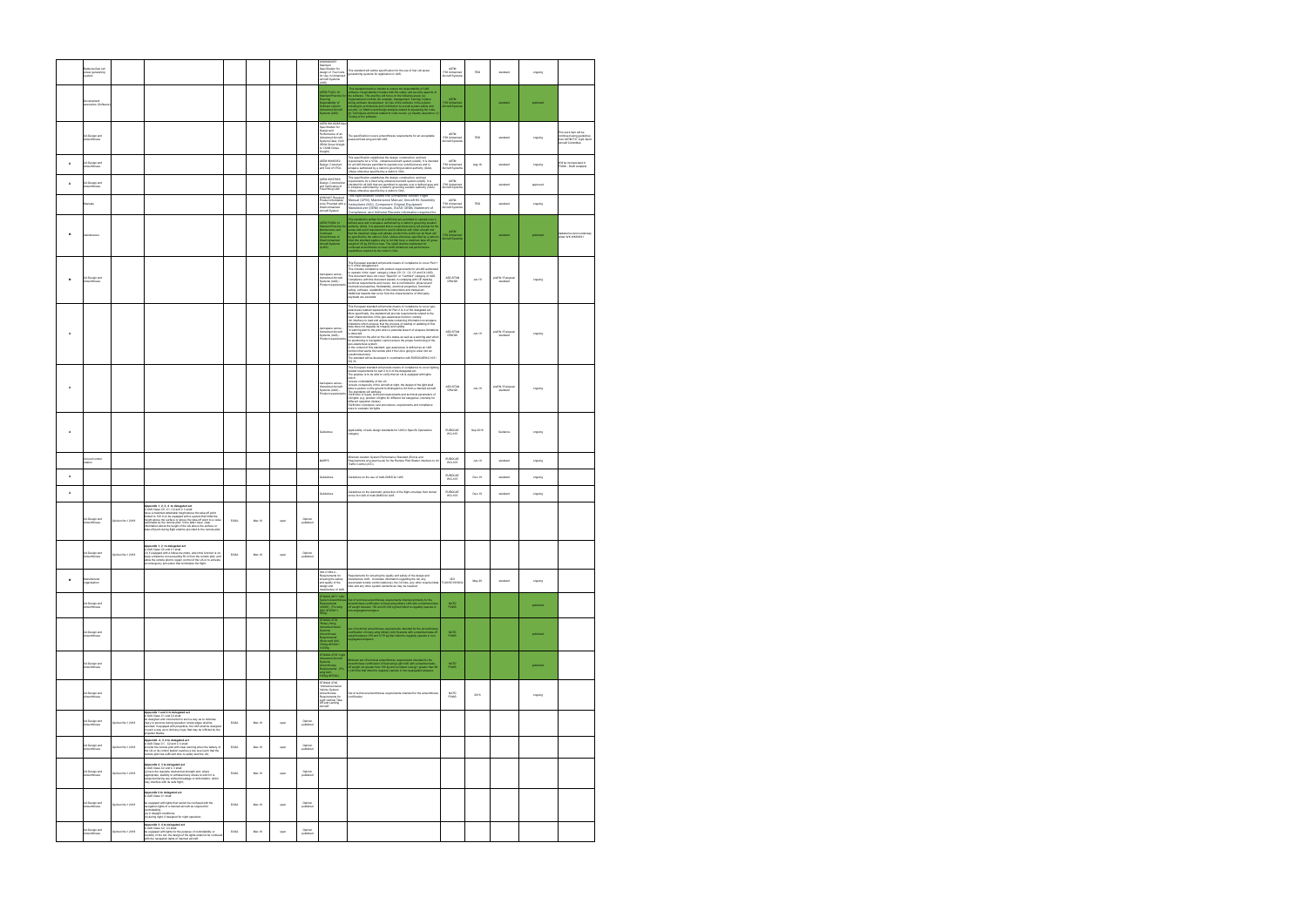|                | <b>UA Design and</b><br>nvorthiness                |                   |                                                                                                                                                                                                                                                                                                                                                                                                                                                                                                                                                                       |                              |          |          |                      | ARP6336 Lighting<br>Applications for<br>Unmanned Aircraft<br>Systems (UAS)                   | This SAE Aerospace Recommended Practice (ARP) provides technical<br>recommendations for the application, design and development of lighting<br>for Ummaned Aircraft (UA). The recommendations set forth in this<br>document are to ald                  | SAE<br>A-20 Aircraft<br>Jghting Committe                                                                                                    | $Dec-18$ | Recommended<br>Practice | ongoing   | ngoing                                                                                                                                        |
|----------------|----------------------------------------------------|-------------------|-----------------------------------------------------------------------------------------------------------------------------------------------------------------------------------------------------------------------------------------------------------------------------------------------------------------------------------------------------------------------------------------------------------------------------------------------------------------------------------------------------------------------------------------------------------------------|------------------------------|----------|----------|----------------------|----------------------------------------------------------------------------------------------|---------------------------------------------------------------------------------------------------------------------------------------------------------------------------------------------------------------------------------------------------------|---------------------------------------------------------------------------------------------------------------------------------------------|----------|-------------------------|-----------|-----------------------------------------------------------------------------------------------------------------------------------------------|
|                | <b>UA Design and</b><br><i><b>Unvorthiness</b></i> | Opinion No.1 2018 | <b>Appendix 2 to delegated act</b><br>A UAS Class C1 shall:<br>be made of materials and have performance and physical<br>characterístics such as to ensure that in the event of an impact<br>at terminal velocity with a human head, the energy transmitted<br>to the human head is less than 80 J, or, as an alternative, the<br>UAS shall have an MTOM, includ                                                                                                                                                                                                      | EASA                         | Mar-19   | open     | Opinion<br>published |                                                                                              |                                                                                                                                                                                                                                                         |                                                                                                                                             |          |                         |           |                                                                                                                                               |
|                | <b>UA Design and</b>                               | Joinion No.1 2018 | Appendix I.2 to delegated act<br>A UAS Class C1 shall:<br>be made of materials and have performance and physical<br>Se move on measurements for the presentation of the event of an impact<br>characteristics such as to ensure that in the event of an impact<br>at terminal velocity with a human head, the energy transmitted to<br>the human head is l                                                                                                                                                                                                            | EASA                         | Mar-19   | open     | Opinion<br>published |                                                                                              |                                                                                                                                                                                                                                                         |                                                                                                                                             |          |                         |           |                                                                                                                                               |
|                | <b>UA Design and</b><br>Airworthiness              | Opinion No.1 2018 | Appendix 1,2 to delegated act<br>A UAS Class C0 and C1 shall:<br>If powered by electricity, the nominal voltage shall not exceed<br>24 V DC or the equivalent AC voltage; its accessible parts shall<br>not exceed 24 V DC or the equivalent AC voltage; internal<br>voltages shall not exceed 24 V DC or the equivalent AC voltag<br>ottages shall not exceed a we use or use experiments we see<br>interest it is ensured that the voltage and current combination<br>generated does not lead to any risk or hammld electric shock<br>even when the UAS is damaged; | EASA                         | Mar-19   | open     | Opinion<br>published |                                                                                              |                                                                                                                                                                                                                                                         |                                                                                                                                             |          |                         |           |                                                                                                                                               |
|                | <b>UA Design and</b><br>Airworthiness              |                   |                                                                                                                                                                                                                                                                                                                                                                                                                                                                                                                                                                       |                              |          |          |                      | VK58939 Evaluating<br>AerialResponse<br>RobotEnergy/Power:<br>Endurance Range<br>nd Duration | A suite of standards test methods has been developed to measure<br>nanueverability, endurance.communications, durability,<br>logisitics,autonomy, and safety to guide purchasing decisions,support<br>sperator training and measure proficiency.        | <b>ASTM</b><br>E54 Homeland<br>Security<br>Applications                                                                                     | TBD      | standard                | orgoing   | FS4 Full Committee<br>adjudication February 26 to<br>March 2, 2018                                                                            |
|                | UA Design and<br>Airworthiness                     | Joinion No.1 2018 | Appendix 3, 4<br>A UAS Class C2 and C 3 shall:<br>A Use Classi C2 and C is structured voltage shall not exceed as your control of the structure of the structure of the structure of the structure of the structure of the structure of the structure of the structure of the s                                                                                                                                                                                                                                                                                       | EASA                         | Mar-19   | open     | Opinion<br>published |                                                                                              |                                                                                                                                                                                                                                                         |                                                                                                                                             |          |                         |           |                                                                                                                                               |
|                | <b>UA Design and</b><br><i><b>Unvorthiness</b></i> |                   |                                                                                                                                                                                                                                                                                                                                                                                                                                                                                                                                                                       |                              |          |          |                      | rK58940 Evaluatin<br>erialResponse<br>obotEnergy/Power<br>ndurance Dwell<br>me               | A suite of standards test methods has been developed to measure<br>manueverability, endurance,communications, durability,<br>ogisitics,autonomy, and safety to guide purchasing decisions,support<br>erator training and measure proficiency.           | ASTM<br>E54 Homeland<br>Security<br>Applications                                                                                            | TBD      | standard                | orgoing   | E54 Full Committee<br>adjudication February 26 to<br>March 2, 2018<br>ongoing. Delayed till Apr -18                                           |
|                | <b>UA Design and</b><br>nvorthiness                |                   |                                                                                                                                                                                                                                                                                                                                                                                                                                                                                                                                                                       |                              |          |          |                      | VK58943 Evaluati<br>ialResponse<br>totSafety: Lights<br>d Sounds                             | suite of standards test methods has been developed to measure<br>manueverability, endurance communications, durations our measure<br>registios,autonomy, and safety to guide purchasing decisions,support<br>sperator training and measure proficiency. | ASTM<br>E54 Homeland<br>Security<br>Applications                                                                                            | TBD      | standard                | ongoing   | E54 Full Committee<br>ED41 to Common<br>adjudication February 26 to<br>March 2, 2018<br>ongoing. Delayed till Apr -18                         |
|                | <b>UA Design and</b><br>ürworthiness               |                   |                                                                                                                                                                                                                                                                                                                                                                                                                                                                                                                                                                       |                              |          |          |                      | 1939-15 Standa<br>Sciice for Desi<br>Station, and<br>Scraft Electrical<br>Craft Electrical   | .<br>This practice covers design configuration procedures for aircraft electrical                                                                                                                                                                       | ASTM<br>F39 Arcraft                                                                                                                         |          | standard                | published |                                                                                                                                               |
|                | <b>UA Design and</b><br><b>Ninvorthiness</b>       |                   |                                                                                                                                                                                                                                                                                                                                                                                                                                                                                                                                                                       |                              |          |          |                      | 2696-14 Standard<br>ctice for<br>ection of Aircraft<br>:trical Wiring                        | .<br>This practice covers basic inspection procedures for electrical wiring<br>nterconnect systems for aircraft electrical wiring systems.                                                                                                              | <b>ASTM</b><br>F39 Aircraft<br>Systems                                                                                                      |          | standard                | published |                                                                                                                                               |
| $\mathbf{M}$   | atteries/fuel cell<br>ower generating<br>ystem     |                   |                                                                                                                                                                                                                                                                                                                                                                                                                                                                                                                                                                       |                              |          |          |                      | STM F3005-14a<br>dion fo<br>ries for Use in<br>all Unmanned<br>craft Systems                 | .<br>This standard defines the requirements for batteries used in small<br>Inmanned Aircraft Systems (sUAS Small Unmanned Aircraft System                                                                                                               | ASTM<br>F38 Unmanne<br>Aircraft System                                                                                                      |          | standard                | published | Currently being reviewed for<br>odates<br>FAA Notice Of Availability<br>(NOA) Pending approval of<br>ASTM WK57659 as<br>foundational document |
|                | <b>UA Design and</b><br>nvorthiness                |                   |                                                                                                                                                                                                                                                                                                                                                                                                                                                                                                                                                                       |                              |          |          |                      | 2490-05(2013)<br>tandard Guide for<br>iscraft Electrical<br>pad and Power<br>roe Capacity    | his guide covers how to prepare an electrical load analysis (ELA) to<br>reet Federal Aviation Administration (FAA) requirements.                                                                                                                        | ASTM<br>F39 Aircraft<br>Systems                                                                                                             |          | standard                | published |                                                                                                                                               |
|                | UA Design and<br>Airworthiness                     | pinion No.1 2018  | Appendix 5 to Delegated Act<br>UAS Class C4 shall:<br>ot be capable of automatic control modes;                                                                                                                                                                                                                                                                                                                                                                                                                                                                       | EASA                         | Mar-19   | oper     | Opinion<br>published |                                                                                              |                                                                                                                                                                                                                                                         |                                                                                                                                             |          |                         |           |                                                                                                                                               |
|                | <b>UA Design and</b><br>Airworthiness              | Joinion No.1 2018 | Appendix 3 to Delegated Act<br>A UAS Class C2 shall:                                                                                                                                                                                                                                                                                                                                                                                                                                                                                                                  | EASA                         | Mar-19   | open     | Opinion<br>published |                                                                                              |                                                                                                                                                                                                                                                         |                                                                                                                                             |          |                         |           |                                                                                                                                               |
|                | <b>UA Design and</b>                               | pinion No.1 2018  | Appendix 3, 4 to Delegated Act<br>sperman o, was been garen was.<br>I UAS Class C2 and C3 shall:<br>hall be less than 50 m and its mechanical strength shall be no<br>hall be less than 50 m and its mechanical strength shall be no<br>less than:<br>(a) for heavier-than-air aircraft, 10 times the weight of the<br>aerodyne at maximum mass;<br>(b) for lighter-than-air aircraft, 4 times the force exerted by the<br>ation of the maximum static thrust and the aerodynami<br>midmo<br>rce of the maximum allowed wind speed in flight;                         | EASA                         | Mar-19   | open     | Opinion<br>published |                                                                                              |                                                                                                                                                                                                                                                         |                                                                                                                                             |          |                         |           |                                                                                                                                               |
|                | <b>UA Design and</b><br><i><b>Unverthingss</b></i> | Opinion No.1 2018 | Appendix 2, 3, 4 to Delegated Act<br>A UAS Class C1, C2 and C3 shall:<br>If the UA has a function that limits its access to certain<br>airspace areas or volumes, this function shall operate in such a<br>manner that it interacts smoothly with the flight control system<br>of the UA without adversely affecting flight safety, in addition,<br>clear information shall be provided to the remote plot when the<br>clear information shall be provided to the remote plot when the<br>UA out of these areas;                                                      | EASA                         | Mar-19   | open     | Opinion<br>published |                                                                                              |                                                                                                                                                                                                                                                         |                                                                                                                                             |          |                         |           |                                                                                                                                               |
|                | .<br>UA Design and<br>Airworthiness                | pinion No.1 2018  | lppendix 1, 2 to Delegated Act<br>LUAS Class C0 and C1 shall:<br>lave a maximum speed in level flight of 19 mls;                                                                                                                                                                                                                                                                                                                                                                                                                                                      | EASA                         | Mar-19   | open     | Opinion<br>published |                                                                                              |                                                                                                                                                                                                                                                         |                                                                                                                                             |          |                         |           |                                                                                                                                               |
|                | <b>UA Design and</b><br>Airworthiness              | EASA Decision     | $0\mathrm{SO44}$ UAS developed to authority recognized design standards (e.g. industry standards)                                                                                                                                                                                                                                                                                                                                                                                                                                                                     | EASA                         | May-19   | Specific | ongoing              |                                                                                              |                                                                                                                                                                                                                                                         |                                                                                                                                             |          |                         |           |                                                                                                                                               |
|                | UA Design and<br>Airworthiness                     | EASA Decision     | 0S045 UAS is designed considering system safety and reliability                                                                                                                                                                                                                                                                                                                                                                                                                                                                                                       | EASA                         | $May-19$ | Specific | ongoing              |                                                                                              |                                                                                                                                                                                                                                                         |                                                                                                                                             |          |                         |           |                                                                                                                                               |
|                | <b>UA Design and</b><br>Airworthiness              | EASA Decision     | OSO#10 Safe recovery from technical issue /                                                                                                                                                                                                                                                                                                                                                                                                                                                                                                                           | EASA                         | May-19   | Specific | ongoing              |                                                                                              |                                                                                                                                                                                                                                                         |                                                                                                                                             |          |                         |           |                                                                                                                                               |
|                | UA Design and<br>Airworthiness                     | EASA Decision     | $0\mathrm{SO}\#12$ The UAS is designed to manage the deterioration of external systems supporting UAS operation                                                                                                                                                                                                                                                                                                                                                                                                                                                       | EASA                         | $May-19$ | Specific | ongoing              |                                                                                              |                                                                                                                                                                                                                                                         |                                                                                                                                             |          |                         |           |                                                                                                                                               |
|                | <b>UA Design and</b><br>Airworthiness              | EASA Decision     | OSO#18 Automatic protection of the flight envelope from human<br>rrors                                                                                                                                                                                                                                                                                                                                                                                                                                                                                                | EASA                         | May-19   | Specific | ongoing              |                                                                                              |                                                                                                                                                                                                                                                         |                                                                                                                                             |          |                         |           |                                                                                                                                               |
|                | .<br>UA Design and<br>Airworthiness                | EASA Decision     | 050#19 Safe recovery from Human Error (Criterion #3 UAS<br>iim)                                                                                                                                                                                                                                                                                                                                                                                                                                                                                                       | EASA                         | $May-19$ | Specific | ongoing              |                                                                                              |                                                                                                                                                                                                                                                         |                                                                                                                                             |          |                         |           |                                                                                                                                               |
|                | HMI                                                | EASA Decision     | 0S0 #20 - A Human Factors evaluation has been performed and<br>the HMI found appropriate for the mission                                                                                                                                                                                                                                                                                                                                                                                                                                                              | EASA                         | May-19   | Specific | ongoing              |                                                                                              |                                                                                                                                                                                                                                                         |                                                                                                                                             |          |                         |           |                                                                                                                                               |
|                | <b>UA Design and</b><br>Airworthiness              | EASA Decision     | $050\text{ }\#24\text{ } \text{-} \text{ }UAS\text{ designed and qualified for adverse environment}$ conditions (e.g. adequate sensors, $D0\text{-}160$ qualification)                                                                                                                                                                                                                                                                                                                                                                                                | EASA                         | $May-19$ | Specific | ongoing              |                                                                                              |                                                                                                                                                                                                                                                         |                                                                                                                                             |          |                         |           |                                                                                                                                               |
|                | <b>UA Design and</b><br><b>Airworthiness</b>       | EASA Decision     | 050#24 UAS designed and qualified for adverse environmental<br>conditions (e.g. adequate sensors, DO-160 qualification)                                                                                                                                                                                                                                                                                                                                                                                                                                               | EASA                         | May-19   | Specific | ongoing              |                                                                                              |                                                                                                                                                                                                                                                         |                                                                                                                                             |          |                         |           |                                                                                                                                               |
|                | <b>UA Design and</b><br><i>invorthiness</i>        | EASA Decision     | $\texttt{MA2}$ Effects of ground impact are reduced. A category. <u>Measures</u> reducing the effect of the UAS impact dynamics (e.g. emergency parachute).                                                                                                                                                                                                                                                                                                                                                                                                           | $\ensuremath{\mathsf{EASA}}$ | $May-19$ | Specific | ongoing              |                                                                                              |                                                                                                                                                                                                                                                         |                                                                                                                                             |          |                         |           |                                                                                                                                               |
|                | <b>UA Design and</b><br><b>Airworthiness</b>       | EASA Decision     | M#3 Technical containment in place and effective (e.g. tether)                                                                                                                                                                                                                                                                                                                                                                                                                                                                                                        | EASA                         | May-19   | Specific | ongoing              |                                                                                              |                                                                                                                                                                                                                                                         |                                                                                                                                             |          |                         |           |                                                                                                                                               |
| $\overline{7}$ |                                                    |                   |                                                                                                                                                                                                                                                                                                                                                                                                                                                                                                                                                                       |                              |          |          |                      | <b>Operations</b>                                                                            |                                                                                                                                                                                                                                                         |                                                                                                                                             |          |                         |           |                                                                                                                                               |
|                | Operations                                         |                   |                                                                                                                                                                                                                                                                                                                                                                                                                                                                                                                                                                       |                              |          |          |                      | 56062 - Mission<br>pooling Service Se                                                        | The decrease of the space and controlled particles are related to the controlled particle and the space of the space of the space of the space of the space of the space of the space of the space of the space of the space                            | $\begin{array}{r} \text{SAE} \\ \text{AS-4.JALIS Join} \\ \text{Architecture for Ummerned} \\ \text{System} \\ \text{Commitie} \end{array}$ |          | standard                | published | published                                                                                                                                     |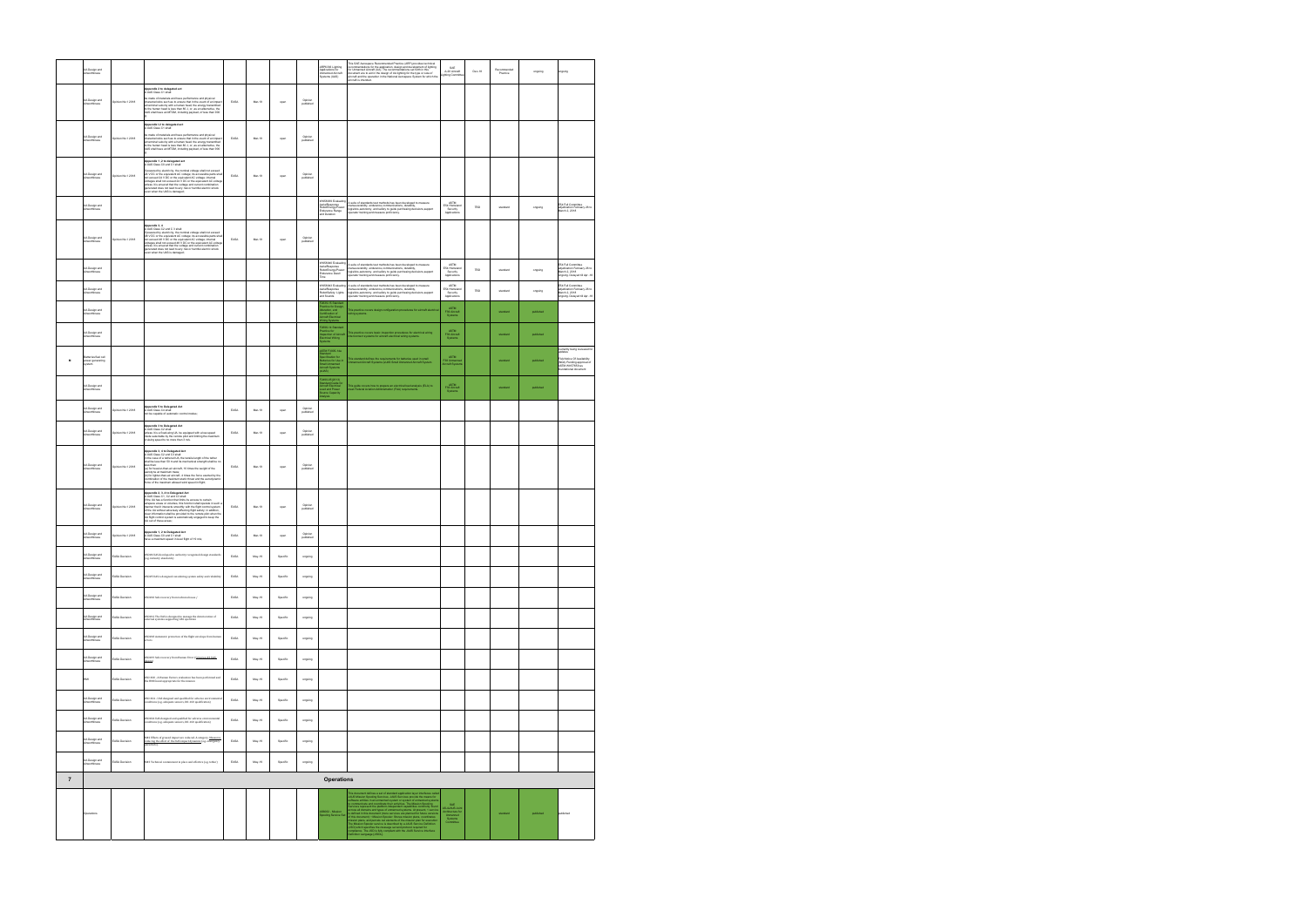|                | ualfied entities                                     |  |  |  |                                                                                                                                                                                                               | ASTM WK62730 UAS Minimum requirements, responsibilities, qualifications for entities<br>Operator Audit conducting internal audits against ASTM standards on Unmanned Aircraft<br>Programs Systems                                                                                                                                                                                                                                                                                                                                                                                                                                                                                                                              | ASTM<br>F38 Unmanned<br>Aircraft Systems                                                                                      | TBD                | standard                                          | ongoing            | Under subcommitte ballot                                                                                                                                                                                                                                                                                                                                                                                                         |
|----------------|------------------------------------------------------|--|--|--|---------------------------------------------------------------------------------------------------------------------------------------------------------------------------------------------------------------|--------------------------------------------------------------------------------------------------------------------------------------------------------------------------------------------------------------------------------------------------------------------------------------------------------------------------------------------------------------------------------------------------------------------------------------------------------------------------------------------------------------------------------------------------------------------------------------------------------------------------------------------------------------------------------------------------------------------------------|-------------------------------------------------------------------------------------------------------------------------------|--------------------|---------------------------------------------------|--------------------|----------------------------------------------------------------------------------------------------------------------------------------------------------------------------------------------------------------------------------------------------------------------------------------------------------------------------------------------------------------------------------------------------------------------------------|
|                | jualified entitites                                  |  |  |  | ASTM WK62731 LIAS<br>Operator Compliance<br>Audits                                                                                                                                                            | -How to conduct a third party audit program for those who execute audits<br>to meet the consensus set of minimum requirements and qualifications.                                                                                                                                                                                                                                                                                                                                                                                                                                                                                                                                                                              | ASTM<br>F38 Unmanned<br>Aircraft Systems                                                                                      | TBD                | standard                                          | ongoing            | Under subcommitte ballot                                                                                                                                                                                                                                                                                                                                                                                                         |
|                | Qualified entitites                                  |  |  |  | ASTM WK62744<br>General Operations<br>Manual for<br>Professional<br>Doerator of Light<br><b>Inmanned Aircraft</b><br>iystems (UAS)                                                                            | Best practices to support professional entities receiving operator<br>certification by a CAA, and provide practice for self- or third-party audit o<br>operators of UAS.                                                                                                                                                                                                                                                                                                                                                                                                                                                                                                                                                       | <b>ASTM</b><br>F38 Unmanned<br>Aircraft System                                                                                | TBD                | Best practice                                     | orgoing            | Draft                                                                                                                                                                                                                                                                                                                                                                                                                            |
|                |                                                      |  |  |  | STM F2908-16<br>ecification for<br>craft Flight Manu<br>FM) for a Small<br>manned Aircraft<br>Istem (sLIAS)                                                                                                   | This specification provides the minimum requirements for an Aircraft Fight<br>Manual (AFM) for an urunarned aircraft system (UAS) designed,<br>manufactured, and operated in the small UAS (sUAS) cetegory as defined<br>by a Civil Avi                                                                                                                                                                                                                                                                                                                                                                                                                                                                                        | ASTM<br>F38 Unmann<br>Aircraft Syste                                                                                          |                    | standard                                          | published          | sublished                                                                                                                                                                                                                                                                                                                                                                                                                        |
|                | <i>formatic</i> modes<br>takeoff, Landing,<br>taxing |  |  |  | VK58931 Evaluating<br>lerialResponse<br>RobotManeuvering<br>Maintain Position and<br>Drientation                                                                                                              | The purpose of this test method is to specify the apparatuses,<br>procedures, and performance metrics recossary to quantitatively groups<br>to approximate the system capability to accurately maintain position and<br>crimitation (p<br>remote operator in control of all functionality and any assistive features o<br>autonomous behaviors that improve the effectiveness or efficiency of the overall system. This test method may be performed anywhere the<br>specified apparatuses and environmental conditions can be implemented<br>as described. Results should be considered within the context of related<br>test methods in the Maneuvering suite when comprehensively evaluating<br>obotic system capabilities. | ASTM<br>E54 Homeland<br>Security<br>Applications                                                                              | TBD                | standard                                          | orgoing            | E54 Full Committee<br>adjudication February 26 to<br>March 2, 2018. Delayed till<br>Apr-18                                                                                                                                                                                                                                                                                                                                       |
|                | akeoff, Landing.<br>pnixat                           |  |  |  | VK58932 Evaluating<br>erialResponse<br>RobotManeuvering<br>Orbit a Point                                                                                                                                      | The purpose of this test method is to specify the apparatuses,<br>$\rho$ procedures, and performance metrics recossary to quantitatively experimentally<br>evaluate the system capability to accurately orbit an object of interest.<br><br>from a standoff distance appropriate for the intended mission. The syster<br>includes a remote operator in control of all functionality and any assistive<br>features or autonomous behaviors that improve the effectiveness or<br>efficiency of the overall system. This test method may be performed<br>anywhere the specified apparatuses and environmental conditions can b<br>molemented as described.                                                                        | ASTM<br>E54 Homeland<br>Security<br>Applications                                                                              | TBD                | standard                                          | ongoing            |                                                                                                                                                                                                                                                                                                                                                                                                                                  |
|                | Detect and avoid                                     |  |  |  | WK58933 Evaluatin<br>WKoowaa ---------<br>AerialResponse<br>RobotManeuvering<br>wold Statio<br>Obstacles                                                                                                      | The purpose of this test method is to specify the apparatuses,<br>procedures, and performance metrics necessary to quantitatively<br>evaluate the system capability to avoid static obstacles.                                                                                                                                                                                                                                                                                                                                                                                                                                                                                                                                 | ASTM<br>E54 Homeland<br>Security<br>Applications                                                                              | TBD                | standard                                          | ongoing            | E54 Full Committee<br>adjudication February 26 to<br>March 2, 2018. Delayed till<br>Apr-18                                                                                                                                                                                                                                                                                                                                       |
|                | Detect and avoid                                     |  |  |  | WK58934 Evaluatin<br>rialResponse<br>RobotManeuvering<br>Pass Through<br>Openings                                                                                                                             | The purpose of this test method is to specify the apparatuses,<br>procedures, and performance metrics necessary to quantitatively<br>evaluate the system capability to pass through openings of various sizes<br>and orientations.                                                                                                                                                                                                                                                                                                                                                                                                                                                                                             | ASTM<br>E54 Homeland<br>Security<br>Applications                                                                              | TBD                | standard                                          | ongoing            | E54 Full Committee<br>adjudication February 26 to<br>March 2, 2018. Delayed till<br>Apr-18                                                                                                                                                                                                                                                                                                                                       |
|                | Automatic modes<br>takeoff, Landing,<br>taxing       |  |  |  | WK58935 Evaluating<br>AerialResponse<br>RobotManeuvering<br>and Accurately<br>Vertical)                                                                                                                       | The purpose of this test method is to specify the apparatuses,<br>procedures, and performance metrics necessary to quantitatively<br>evaluate the system capability to accurately land vertically within a<br>lefined area.                                                                                                                                                                                                                                                                                                                                                                                                                                                                                                    | ASTM<br>E54 Homeland<br>Security<br>Applications                                                                              | TBD                | standard                                          | orgoing            | E54 Full Committee<br>adjudication February 26 to<br>March 2, 2018. Delayed till<br>Apr-18                                                                                                                                                                                                                                                                                                                                       |
|                | UAS-ATM                                              |  |  |  | fications for th<br>se of Military<br>Inmanned Aerial<br>Iehicles (UAV) as<br>perational Air Traffic<br>DAT) outside<br>sgregated airspace<br>secification, v 1.0,                                            | This specification addresses aspects of military LAV ATM, dealing briefly<br>with extant regulations that impact upon the LAV specifications and then<br>explaining the nature of LAV aimpace requirements. It also summarises<br>numbe                                                                                                                                                                                                                                                                                                                                                                                                                                                                                        | <b>EUROCONTROL</b>                                                                                                            |                    | specification                                     | published          |                                                                                                                                                                                                                                                                                                                                                                                                                                  |
|                | <b>UAS-ATM</b>                                       |  |  |  | ir Traffic<br>anagement<br>Jidelines for Globa<br>awk in European<br>irspace, v 1.0, 2010                                                                                                                     | These Guidelines establish a set of minimum ATM requirements for Global proposes and the process control of the primary and process and the process control process proposes and an appropriate process and the process propo                                                                                                                                                                                                                                                                                                                                                                                                                                                                                                  | <b>EUROCONTROL</b>                                                                                                            |                    | guidance material                                 | published          |                                                                                                                                                                                                                                                                                                                                                                                                                                  |
| $\overline{M}$ | ocal E-identificatio                                 |  |  |  | <b>Jonanned Aircraft</b><br>Systems (LIAS) -<br>Product requireme                                                                                                                                             | This European standard will provide means of compliance to cover Part 6<br>and the relevant requirements from part 1 to 5 of the delegated act.<br>and the relevant model method for the first of the dislogated and<br>$\sim$ Defence in the control of the control of the control of the control of<br>Defence in the control of the control of the control of the control of<br>Andre an<br>ANSINGTA-2015)<br>(c) the geographical position of the UA, its height above the take-off point<br>and associated date and time;<br>(d) the direction and speedof the UA; and<br>(e) the geographical position of the UA pilot or, if not available, the take-off point                                                          | ASD-STAN<br>D5WG8                                                                                                             | Jun.19             | preEN / European<br>standard                      | ongoing            | of standard rev                                                                                                                                                                                                                                                                                                                                                                                                                  |
|                | Standard scenarios                                   |  |  |  | ASTM F3196-18<br>As IM F318-18<br>Standard Practice for<br>Seeking Approval for<br>Extended Visual Line<br>Assyond Visual Line of<br>Bight (BVLOS) Small<br>Unmanned Aircraft<br>System (sULAS)<br>Prace/form | mpliance with this practice is recommended as one means of seeking<br>-uniquence With the procede is recoffiteriable as one means of seeking<br>approval from a civil aviation authority (CAA) to operate a small unmanner<br>aircart system (cIAAS) to fly extended visual line of sight (EMLOS) or<br>beyon                                                                                                                                                                                                                                                                                                                                                                                                                  | <b>ASTM</b><br>F38 Unmanner<br>Nircraft System                                                                                |                    | standard                                          | published          | nd published incorporating<br>Jathfinder results, appendix<br>s pending.<br>To be revised and<br>ammended to include use<br>sase scenarios: package<br>felivery infrastructure<br>nspection, linear inspectic<br>search and rescue,<br>emergency response,<br>terminal operations,<br>agriculture. First of these<br>pendixes (package<br>elivery) to be completed<br>Jun 2018.Final available bu<br>visions to standard will be |
|                |                                                      |  |  |  | TM WK60746<br>dard Practice fo<br>iking Approval for<br>Inded Visual Line                                                                                                                                     | .<br>The main purpose of this revision is to add an Appendix A that provides<br>research findings from the FAA EV1.05 Pathfinder program than can be<br>used in developing proposed risk mitigation strategies for sUAS EV1.05<br>ision also provides a reference to Unmarried Syste<br>paradia Best Practices for BVLOS Operations for use in developing<br>reposed risk mitigation strategies for both EVLOS and BVLOS                                                                                                                                                                                                                                                                                                       | <b>ASTM</b>                                                                                                                   |                    |                                                   |                    |                                                                                                                                                                                                                                                                                                                                                                                                                                  |
| $\mathbf{M}$   | Standard scenarios                                   |  |  |  | ASTM WK 62344<br>BVLOS Package<br>Delivery as an<br>Appendix to F3196-<br>17                                                                                                                                  | endix to to ASTM F3196-17. The main purpose of this revision is to<br>add an Appendix that can be used in developing proposed risk mitigation<br>strategies for package delivery sLIAS BVLOS operationsy                                                                                                                                                                                                                                                                                                                                                                                                                                                                                                                       | <b>ASTM</b><br>F38 Unmanned<br>Aircraft Systems                                                                               | Jun.19             | standard                                          | ongoing            | Working group formed and<br>continues                                                                                                                                                                                                                                                                                                                                                                                            |
|                | Operations                                           |  |  |  | STM F2849-10<br>nding of<br>nding of<br>stems at Divert<br>dields                                                                                                                                             |                                                                                                                                                                                                                                                                                                                                                                                                                                                                                                                                                                                                                                                                                                                                | ASTM<br>F38 Unmanne<br>Aircraft System                                                                                        |                    | practice                                          | published          |                                                                                                                                                                                                                                                                                                                                                                                                                                  |
|                | Operation                                            |  |  |  | ISO 21384-3 -<br>ments for<br>safe civil RPAS/UAS<br>operations and<br>applies to all types,<br>categories, classes,<br>sizes and modes of<br>operation of UAS                                                | Requirements for safe commercial UAS operations and applies to all<br>types, categories, classes, sizes and modes of operation of UAS.                                                                                                                                                                                                                                                                                                                                                                                                                                                                                                                                                                                         | $_{\rm ISO}$                                                                                                                  | $Dec-18$           | standard                                          | ongoing            |                                                                                                                                                                                                                                                                                                                                                                                                                                  |
|                | <b>UAS-ATM</b>                                       |  |  |  | ARP#### Access to<br>controlled airspace                                                                                                                                                                      |                                                                                                                                                                                                                                                                                                                                                                                                                                                                                                                                                                                                                                                                                                                                | SAE<br>G-30 UAS<br>Operator<br>Qualifications<br>Committee<br>SAE                                                             | May-19             | recommended<br>practice                           | planned            |                                                                                                                                                                                                                                                                                                                                                                                                                                  |
|                | <b>Standard scenarios</b>                            |  |  |  | ARP#### Flight                                                                                                                                                                                                |                                                                                                                                                                                                                                                                                                                                                                                                                                                                                                                                                                                                                                                                                                                                | G-30 UAS<br>Operator<br>Qualifications<br>Committee<br>SAE                                                                    | May-19             | recommended<br>practice                           | planned            |                                                                                                                                                                                                                                                                                                                                                                                                                                  |
|                | Standard scenario                                    |  |  |  | RP#### Nght<br>perations                                                                                                                                                                                      |                                                                                                                                                                                                                                                                                                                                                                                                                                                                                                                                                                                                                                                                                                                                | G-30 UAS<br>Operator<br>Qualificatio<br>Committee<br>SAE<br>G-30 UAS                                                          | May-19             | recommended<br>practice                           | planned            |                                                                                                                                                                                                                                                                                                                                                                                                                                  |
|                | Standard scenarios                                   |  |  |  | ARP#### Aerial<br>photography                                                                                                                                                                                 |                                                                                                                                                                                                                                                                                                                                                                                                                                                                                                                                                                                                                                                                                                                                | Operator<br>Qualification<br>Committee                                                                                        | Jun.19             | recommended<br>practice                           | planned            |                                                                                                                                                                                                                                                                                                                                                                                                                                  |
|                | tandard scenarios                                    |  |  |  | ARP#### Power line<br>spection                                                                                                                                                                                |                                                                                                                                                                                                                                                                                                                                                                                                                                                                                                                                                                                                                                                                                                                                | SAE<br>G-30 UAS<br>Operator<br>Qualifications<br>Committee<br>SAE                                                             | $Jd-19$            | ecommended<br>practice                            | planned            |                                                                                                                                                                                                                                                                                                                                                                                                                                  |
|                | Standard scenarios                                   |  |  |  | RP#### Precision<br>griculture                                                                                                                                                                                |                                                                                                                                                                                                                                                                                                                                                                                                                                                                                                                                                                                                                                                                                                                                | G-30 UAS<br>Operator<br>Qualification<br>Committee<br>SAE                                                                     | Aug-19             | recommended<br>practice                           | planned            |                                                                                                                                                                                                                                                                                                                                                                                                                                  |
|                | andard scenarios                                     |  |  |  | ARP#### Bridge<br>ispection<br><b>ARP#### Train right</b>                                                                                                                                                     |                                                                                                                                                                                                                                                                                                                                                                                                                                                                                                                                                                                                                                                                                                                                | G-30 UAS<br>Operator<br>Qualification<br>Committee<br>SAE<br>G-30 UAS                                                         | Sep-19             | recommended<br>$\operatorname{practive}$          | planned            |                                                                                                                                                                                                                                                                                                                                                                                                                                  |
|                | Standard scenarios<br>Standard scenarios             |  |  |  | st-way's<br>RP#### Flare stack<br>spections                                                                                                                                                                   |                                                                                                                                                                                                                                                                                                                                                                                                                                                                                                                                                                                                                                                                                                                                | Operator<br>Qualification<br>$\frac{\mathsf{SAE}}{\mathsf{G}\text{-}\mathsf{30}\,\mathsf{UAS}}$<br>Operator<br>Qualifications | $Oct-19$<br>Nov-19 | recommended<br>practice<br>ecommended<br>practice | planned<br>planned |                                                                                                                                                                                                                                                                                                                                                                                                                                  |
|                |                                                      |  |  |  |                                                                                                                                                                                                               |                                                                                                                                                                                                                                                                                                                                                                                                                                                                                                                                                                                                                                                                                                                                | Committee                                                                                                                     |                    |                                                   |                    |                                                                                                                                                                                                                                                                                                                                                                                                                                  |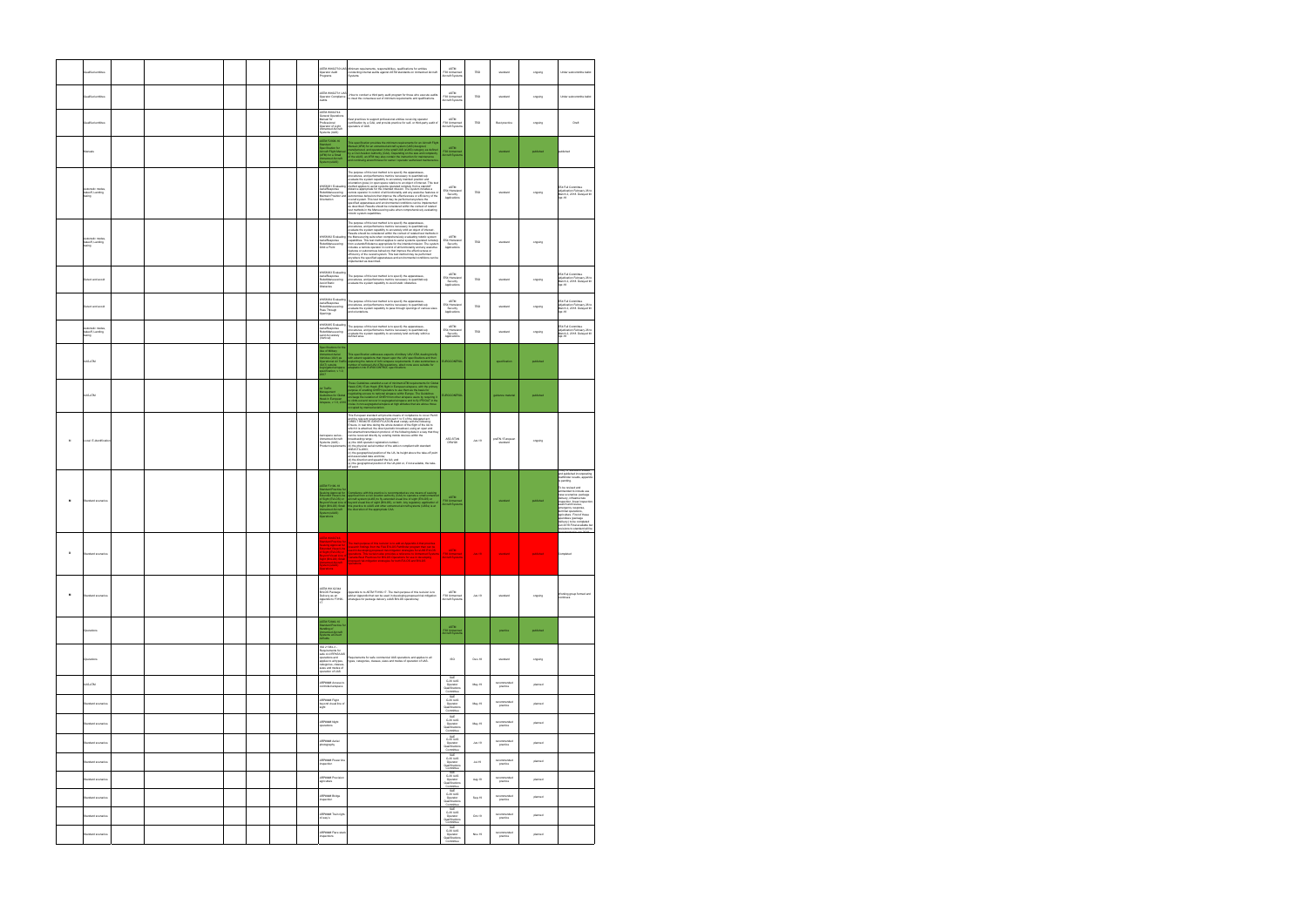|        | tandard scenarios                    |                   |                                                                                                                                                                                                                                                                                                                                                                                                                            |      |        |                   |                      | WK58243 New Guide<br>or Visual Inspection<br>f Building Facade<br>using Drone                                                           | This slandard consists of guidelines for utilizing drones with cameras to<br>document facade conditions with video and still photography. The purpos<br>of this standard is to establish procedures and methodologies for<br>conducting                                                                                                                                                                                                                                                                                                                                                                                                                                                                                                                                                                                         | <b>ASTM</b><br>E06 Performanc<br>of Buildings                                                                                                                                                                | $Jan-18$   | guide                   | orgoing   |                                                                                                       |
|--------|--------------------------------------|-------------------|----------------------------------------------------------------------------------------------------------------------------------------------------------------------------------------------------------------------------------------------------------------------------------------------------------------------------------------------------------------------------------------------------------------------------|------|--------|-------------------|----------------------|-----------------------------------------------------------------------------------------------------------------------------------------|---------------------------------------------------------------------------------------------------------------------------------------------------------------------------------------------------------------------------------------------------------------------------------------------------------------------------------------------------------------------------------------------------------------------------------------------------------------------------------------------------------------------------------------------------------------------------------------------------------------------------------------------------------------------------------------------------------------------------------------------------------------------------------------------------------------------------------|--------------------------------------------------------------------------------------------------------------------------------------------------------------------------------------------------------------|------------|-------------------------|-----------|-------------------------------------------------------------------------------------------------------|
|        | Navigation                           |                   |                                                                                                                                                                                                                                                                                                                                                                                                                            |      |        |                   |                      | /K58677 Evaluatin<br>rialResponse<br>RobotSensing: Visual<br>mage Aculty                                                                | The purpose of this test method is to specify the apparatuses,<br>procedures, and performance metrics moossary to quantitatively<br>evaluate the visual (electro-optical) image acuity of the system as vi<br>through a control station<br>perated remotely from a standoff distance appropriate for the intended<br>rission. The system includes a remote operator in control of all<br>functionality and any assistive features or autonomous behaviors that<br>improve the effectiveness or efficiency of the overall system. This test<br>method may be performed anywhere the specified apparatuses and<br>environmental conditions can be implemented as described. Results<br>should be considered within the context of related test methods in the<br>Maneuvering suite when comprehensively evaluating robotic system | ASTM<br>E54 Homeland<br>Security<br>Applications                                                                                                                                                             | Apr-18     | standard                | orgoing   | E54 Full Committee<br>adjudication February 26 to<br>March 2, 2018. Delayed till<br>Apr-18            |
|        | iround control<br>tation             |                   |                                                                                                                                                                                                                                                                                                                                                                                                                            |      |        |                   |                      | WK58925 Evaluating<br><b>IobotSensing:</b> Vis<br>Color Acuity                                                                          | anahilities<br>The purpose of this test method is to specify the apparatuses,<br>procedures, and performance metrics necessary to quantitatively<br>evaluate the visual (electro-optical) color acuity of the system as viewed<br>through a control st                                                                                                                                                                                                                                                                                                                                                                                                                                                                                                                                                                          | ASTM<br>E54 Homel<br>Security<br>Application                                                                                                                                                                 | Apr-18     | standard                | orgoing   | E54 Full Committee<br>adjudication February 26 to<br>March 2, 2018. Delayed till<br>Ass 40<br>Apr-18  |
|        | round control<br>tation              |                   |                                                                                                                                                                                                                                                                                                                                                                                                                            |      |        |                   |                      | WK58926 Evaluating<br>n risusus Evanamig<br>AerialResponse<br>RobotSensing: Visual<br>Dynamic Range                                     | The purpose of this test method is to specify the apparatuses,<br>procedures, and performance metrics recossary to quantitatively<br>evaluate the visual (electro-optical) dynamic range of the system as<br>viewed through a control s                                                                                                                                                                                                                                                                                                                                                                                                                                                                                                                                                                                         | ASTM<br>E54 Homelar<br>Security<br>Applications                                                                                                                                                              | Apr-18     | standard                | ongoing   | E54 Full Committee<br>adjudication February 26 to<br>March 2, 2018. Delayed till<br>Apr-18            |
|        | C3 datalink and<br>munication        |                   |                                                                                                                                                                                                                                                                                                                                                                                                                            |      |        |                   |                      | VK58927 Evaluating<br>erialResponse<br>RobotSensing: Audio<br>Speech Acuity                                                             | The purpose of this test method is to specify the apparatuses,<br>procedures, and performance metrics necessary to quantitatively<br>evaluate the audio speech acuity of the system as heard bi-directionally<br>tween a control station and aerial robot in flight.                                                                                                                                                                                                                                                                                                                                                                                                                                                                                                                                                            | ASTM<br>E54 Homelan<br>Security<br>Applications                                                                                                                                                              | Apr-18     | standard                | orgoing   | E54 Full Committee<br>adjudication February 26 to<br>March 2, 2018. Delayed till<br>Apr-18            |
|        | Ground control<br>station            |                   |                                                                                                                                                                                                                                                                                                                                                                                                                            |      |        |                   |                      | VK58928 Evalua<br>AerialResponse<br>RobotSensing:<br>Thermal Image Acuity                                                               | The purpose of this test method is to specify the apparatuses,<br>procedures, and performance metrics necessary to quantitatively<br>evaluate the thermal image acuity of the system as viewed through a control station. This test method applies to aerial systems operated<br>emotely from a standoff distance appropriate for the intended mission                                                                                                                                                                                                                                                                                                                                                                                                                                                                          | ASTM<br>E54 Homeland<br>Security<br>Applications                                                                                                                                                             | Apr-18     | standard                | orgoing   | E54 Full Committee<br>adjudication February 26 to<br>March 2, 2018. Delayed till<br>Apr-18            |
|        | Ground control<br>station            |                   |                                                                                                                                                                                                                                                                                                                                                                                                                            |      |        |                   |                      | VK58929 Evaluati<br>AerialResponse<br>RobotSensing:<br>Thermal Dynamic<br>tange                                                         | The purpose of this test method is to specify the apparatuses,<br>procedures, and performance metrics necessary to quantitatively<br>evaluate the thermal dynamic range of the system as viewed through a<br>ontrol station.                                                                                                                                                                                                                                                                                                                                                                                                                                                                                                                                                                                                    | ASTM<br>E54 Homeland<br>Security<br>Applications                                                                                                                                                             | Apr-18     | standard                | orgoing   | E54 Full Committee<br>adjudication February 26 to<br>March 2, 2018. Delayed till<br>Apr-18            |
|        | <b>3round control</b><br>station     |                   |                                                                                                                                                                                                                                                                                                                                                                                                                            |      |        |                   |                      | VK58930 Evaluati<br>AerialResponse<br>RobotSensing:<br>atency of Video.<br>Judio, and Control                                           | The purpose of this test method is to specify the apparatuses,<br>procedures, and performance metrics necessary to quantitatively<br>evaluate the latency of video, audio, and control sub-systems as viewed<br>rough a control station.                                                                                                                                                                                                                                                                                                                                                                                                                                                                                                                                                                                        | ASTM<br>E54 Homeland<br>Security<br>Applications                                                                                                                                                             | Apr-18     | standard                | orgoing   | E54 Full Committee<br>adjudication February 26 to<br>March 2, 2018. Delayed till<br>Apr-18            |
|        | Detect and avoid                     |                   |                                                                                                                                                                                                                                                                                                                                                                                                                            |      |        |                   |                      | WK58936 Evaluati<br>AerialResponse<br>RobotSituational<br>Awareness: Identify<br>Objects (Point and<br>Zoom Cameras)                    | The purpose of this test method is to specify the apparatuses.<br>rocedures, and performance metrics necessary to quantitatively<br>waluate the system capability to identify objects of interest in the<br>environment using cameras (electro-optical and thermal) from defined<br>altitudes in open space.                                                                                                                                                                                                                                                                                                                                                                                                                                                                                                                    | <b>ASTM</b><br>E54 Homeland<br>Security<br>Applications                                                                                                                                                      | Apr-18     | standard                | orgoing   | E54 Full Committee<br>adiudication February 26 to<br>March 2, 2018. Delayed till<br>Apr-18            |
|        | tandard scenarios                    |                   |                                                                                                                                                                                                                                                                                                                                                                                                                            |      |        |                   |                      | VK58937 Evaluati<br>\erialResponse<br>RobotSituational<br>Awareness: Inspect<br>Static Objects                                          | The purpose of this test method is to specify the apparatuses,<br>procedures, and performance metrics recessary to quantitatively<br>evaluate the system capability to inspect objects of interest in close<br>oximity.                                                                                                                                                                                                                                                                                                                                                                                                                                                                                                                                                                                                         | ASTM<br>E54 Homelan<br>Security<br>Applications                                                                                                                                                              | Apr-18     | standard                | orgoing   | F <sub>54</sub> Full Committe<br>adjudication February 26 to<br>March 2, 2018. Delayed till<br>Apr-18 |
|        | tandard scenarios                    |                   |                                                                                                                                                                                                                                                                                                                                                                                                                            |      |        |                   |                      | WK58938 Evaluatin<br>AerialResponse<br>RobotSituational<br>nuomassa:<br>Awareness: Map<br>Wide Areas (Stitc)<br>Images)                 | The purpose of this test method is to specify the apparatuses,<br>procedures, and performance metrics necessary to quantitatively<br>evaluate the system capability to accurately map wide areas with objects<br>of interest in the env                                                                                                                                                                                                                                                                                                                                                                                                                                                                                                                                                                                         | <b>ASTM</b><br>E54 Homeland<br>Security<br>Application                                                                                                                                                       | Apr-18     | standard                | ongoing   | FS4 Full Committee<br>adiudication February 26 to<br>March 2, 2018. Delayed till<br>Apr-18            |
|        | Standard scenarios                   |                   |                                                                                                                                                                                                                                                                                                                                                                                                                            |      |        |                   |                      | <b>ASTM WK52858</b><br>mall Unmanned<br><b>Nitcraft Systems</b><br>sUASs) for Land<br>learch and Rescue                                 | This classification defines small unmanned aircraft system (sUAS) land<br>search and rescue resources in terms of their capabilities. It provides a<br>means by which resource managers and sLIAS picks/operators can<br>convey to emergency management the tasks for which their systems are<br>capable of performing.                                                                                                                                                                                                                                                                                                                                                                                                                                                                                                         | ASTM<br>F32 Search and<br>Rescue                                                                                                                                                                             | TBD        | standard                | orgoing   |                                                                                                       |
|        | Standard scenarios                   |                   |                                                                                                                                                                                                                                                                                                                                                                                                                            |      |        |                   |                      | <b>ASTM WK54226</b><br><b>LIAS Operations in</b><br>Search and Rescue<br>probations                                                     | This guide establishes a framework within which sUAS search and rescu<br>(SAR) operations shall be conducted as part of the National Incident<br>Management System (NIMS)/Incident Command System (ICS). 1.2 The<br>equirements of this quide shall apply to individuals, agencies, and<br>ganizations that respond to SAR operations, including those not<br>gulated by government mandates.                                                                                                                                                                                                                                                                                                                                                                                                                                   | <b>ASTM</b><br>F32 Search and<br>Rescue                                                                                                                                                                      | TBD        | standard                | ongoing   |                                                                                                       |
| M      | Standard scenarios                   |                   |                                                                                                                                                                                                                                                                                                                                                                                                                            |      |        |                   |                      | ASTM WK65042 New<br>Specification for<br>Operation over<br>eopie                                                                        | Recent research conducted on risk, safety, design, operations and impa-<br>to inform development of standard with supporting documentation from<br>Pathfinder studies. Using results of the Pathfinder Program, impact testing<br>and mitigations such as deployable sUAS parachutes to be incorporated into standard.                                                                                                                                                                                                                                                                                                                                                                                                                                                                                                          | <b>ASTM</b><br>F38 Unmanned<br>Aircraft System                                                                                                                                                               | Mar-19     | specification           | orgoing   | Final draft for ballot in<br>October 2018, adjudicating<br>atnamno                                    |
|        | <b>UA Design and</b><br>irworthiness |                   |                                                                                                                                                                                                                                                                                                                                                                                                                            |      |        |                   |                      | ASTM WK56338<br>Safety of Unmanned<br>Aircraft Systems for<br>Ving Over People                                                          | Jevelop a draft standard for product marking of UAS weighing 250 grams<br>or less. Develop draft standard for Category 2, 3, and 4 UAS that: (1)<br>Establishes a test method(s) to measure typical or likely impact energy of<br>the small unmanned aircraft when the aircraft is operating in the most<br>probable failure mode(s) to determine whether it meets the FAA specified<br>processes means modes and conservative means in a mean one reservation in<br>poperating limitations, if any. The impact energy threshold standards may be<br>established standards may account for the energy dissipation caused by                                                                                                                                                                                                     | ASTM<br>F38 Unmanned<br>Aircraft Systems                                                                                                                                                                     | TBD        | standard                | ongoing   | Adjudicating ballot<br>omments                                                                        |
|        | Risk Assessment                      |                   |                                                                                                                                                                                                                                                                                                                                                                                                                            |      |        |                   |                      | STM F3178-16<br>ndard Practice fo<br>erational Risk<br>lessment of Smal<br>nanned Aircraft<br>tems (sUAS)                               | paration of an ORA in accordance with this practice is intended to<br>reduce. The risk of an operation in which system companity is minimal:<br>the operation is considered in a boar risk environment, and the tender<br>of the minimal considered in a boar risk environment, and the tender<br>of the min                                                                                                                                                                                                                                                                                                                                                                                                                                                                                                                    | <b>ASTM</b><br>F38 Unmanne<br>Aircraft Syster                                                                                                                                                                |            | standard                | published | This will be reference in <i>AC</i><br>Ior Special Class §21.17(b)                                    |
|        | Manuals                              |                   |                                                                                                                                                                                                                                                                                                                                                                                                                            |      |        |                   |                      | STM WK60938 Net<br>hractice for General<br>Operations Manual for<br>refessional Operator<br>of Light Unmanned<br>Aircraft Systems (UAS) | his standard defines the requirements for General Operations Manual<br>rofessional Operator of Light Unmanned Aircraft Systems (UAS). The<br>standard addresses the requirements and/or best practices for<br>documentation and organization of a professional operator (i.e., for<br>interior and hire.                                                                                                                                                                                                                                                                                                                                                                                                                                                                                                                        | ASTM<br>F38 Unmanned<br>Aircraft System                                                                                                                                                                      | Sep-18     | specification           | orgoing   | Draft Complete - will be<br>alloted Jun 2018                                                          |
|        | Take off/ Landing<br>sones           |                   |                                                                                                                                                                                                                                                                                                                                                                                                                            |      |        |                   |                      | ASTM WK69317<br>ertiport Design                                                                                                         | Tto support the design of civil vertiports and vertistops for the landing an<br>Ito support the obseque of owl versports and vertications for the landing arrivation states takeoff of VTCL aircraft boarding and discharging passengers or cargo.<br>The problemation of electrics-powered VTCL should be caref                                                                                                                                                                                                                                                                                                                                                                                                                                                                                                                | ASTM<br>no im<br>F38 Unmanned<br>Aircraft Systems                                                                                                                                                            | TBD        | specification           | orgoing   | New draft in work                                                                                     |
|        | <b>UAS-ATM</b>                       |                   |                                                                                                                                                                                                                                                                                                                                                                                                                            |      |        |                   |                      | STANAG 7234<br>Remotely Piloted<br>Aircraft Systems<br>RPAS) Airspace<br>ntegration (AI) -<br>AATMP-51                                  |                                                                                                                                                                                                                                                                                                                                                                                                                                                                                                                                                                                                                                                                                                                                                                                                                                 | NATO<br><b>FINAS</b>                                                                                                                                                                                         | 2018       | standard                | orgoing   | <b>Under development</b>                                                                              |
|        | C3 datalink and<br>mmunication       |                   |                                                                                                                                                                                                                                                                                                                                                                                                                            |      |        |                   |                      | STANAG 7232<br><b>Unmanned Aerial</b><br>Systems Tactics<br>Techniques and<br>Procedures - ATP-<br>3.3.8.2 Edition A                    | Provide standardized tactics, techniques, and procedures 217 for the<br>river assumed and control (C2), and employment of unmanned<br>planning, command and control (C2), and employment of unmanned<br>aircraft systems 218 (UAS) in NATO operations                                                                                                                                                                                                                                                                                                                                                                                                                                                                                                                                                                           | <b>NATO</b><br>MCASB/JCGUAS<br>os                                                                                                                                                                            | 2018       | standard                | ongoing   | Linder development                                                                                    |
| 8      |                                      |                   | JAS.OPEN.30 and UAS.OPEN.50                                                                                                                                                                                                                                                                                                                                                                                                |      |        |                   |                      | <b>FCL</b>                                                                                                                              |                                                                                                                                                                                                                                                                                                                                                                                                                                                                                                                                                                                                                                                                                                                                                                                                                                 |                                                                                                                                                                                                              |            |                         |           |                                                                                                       |
|        | emore pilot<br>ompetence             | Opinion No.1 2018 | ,<br>y a remote pilot who holds a certificate of remote pilot<br>ompetency that is necessary to ensure a safe flight,<br>especting privacy, data protection, security and environme<br>equirements, by passing a theoretical test in a manner and<br>ormat established by EASA at an entity recognised by the<br>ompetent authority: and                                                                                   | EASA | Mar-19 | open and specifi  | Opinion<br>published |                                                                                                                                         |                                                                                                                                                                                                                                                                                                                                                                                                                                                                                                                                                                                                                                                                                                                                                                                                                                 |                                                                                                                                                                                                              |            |                         |           |                                                                                                       |
| $\,$ A |                                      |                   |                                                                                                                                                                                                                                                                                                                                                                                                                            |      |        |                   |                      | ISO 23665-<br>Document<br>Systems -- Training<br>for personnel involve<br>in LIAS operations                                            | The purpose of this international standard is that the persons who work f<br>$\sigma$ in perpension receive appropriate education and obtain required (UAS operation receive appropriate education and obtain required (UAS operation receive appropriate education and obtain required according and other ac                                                                                                                                                                                                                                                                                                                                                                                                                                                                                                                  | ISO/TC 20/SC<br>16/WG 3                                                                                                                                                                                      | 01/01/2022 | Standard                | ongoing   |                                                                                                       |
|        | emore pilot<br>ompetence             |                   |                                                                                                                                                                                                                                                                                                                                                                                                                            |      |        |                   |                      | RP5707 - Pilot<br>ting<br>ommendations f<br>anned Aircraft<br>Amed Aircraft<br>Ams (UAS) Civil<br>Kions                                 | The state of the most decomposition in the formulation of the state of the state of the state of the state of the state of the state of the state of the state of the state of the state of the state of the state of the sta                                                                                                                                                                                                                                                                                                                                                                                                                                                                                                                                                                                                   | $\begin{array}{c} \text{SAE} \\ \text{G-30 UAS} \\ \text{Operator} \\ \text{Qualification} \\ \text{Comfinite} \ \text{A G} \\ \text{10U Limmence} \\ \text{arcspace Vetic} \\ \text{Commitite} \end{array}$ |            | practice                | published |                                                                                                       |
|        | Remore pilot<br>competence           |                   |                                                                                                                                                                                                                                                                                                                                                                                                                            |      |        |                   |                      | ARP#### Common<br>operator<br><b>ualifications</b>                                                                                      |                                                                                                                                                                                                                                                                                                                                                                                                                                                                                                                                                                                                                                                                                                                                                                                                                                 | SAE<br>G-30 UAS<br>Operator<br>Qualifications<br>Committee                                                                                                                                                   | May-19     | recommended<br>practice | planned   |                                                                                                       |
|        | temore pilot<br>mpetence             | Opinion No.1 2018 | <b>JAS.OPEN.040</b><br>we currence we<br>y a remote pilot who has demonstrated the competencies<br>ecessary to ensure a safe flight, respecting privacy, data<br>rotection, security and environmental requirements, by having<br>completed an online training course and passed an online test,<br>coording to a manner and format established by EASA, and<br>ovided by an entity recognised by the competent authority; | EASA | Mar-19 | open and specific | Opinion<br>published |                                                                                                                                         |                                                                                                                                                                                                                                                                                                                                                                                                                                                                                                                                                                                                                                                                                                                                                                                                                                 |                                                                                                                                                                                                              |            |                         |           |                                                                                                       |
|        | aintenance                           |                   |                                                                                                                                                                                                                                                                                                                                                                                                                            |      |        |                   |                      | ASTM WK60659 UAS<br>Maintenance<br>Fechnician<br>Qualification                                                                          | Will outline quialfications required for skilled UAS maintenance technicia<br>with broad understanding of supporting the continued airworthiness of<br>UAS platforms and their subsystems.                                                                                                                                                                                                                                                                                                                                                                                                                                                                                                                                                                                                                                      | <b>ASTM</b><br>F38 Unmanned<br>Aircraft System                                                                                                                                                               | $Jun-18$   | standard                | ongoing   | <b>Undergoing revisions prior to</b><br>ballot                                                        |
|        | more pilot                           |                   |                                                                                                                                                                                                                                                                                                                                                                                                                            |      |        |                   |                      | WK61764 Training<br>or Public Safe<br>Remote Pilot o<br>cite Pilot of UAS<br>ndorsement                                                 | To develop a standard that defines the requirements for Training for Publi<br>afety Remote Pilot of Unmanned Aircraft Systems (UAS) Endorsement.<br>The guide describes the knowledge, skills, and abilities required to<br>repeate unmanned aircraft for public safety purposes. A CAA may, at their<br>discretion, use this guide to aid the development of regulations. An<br>discretion, use this guide that describes required education, training, and<br>con                                                                                                                                                                                                                                                                                                                                                             | ASTM<br>F38 Unmanned<br>Aircraft System                                                                                                                                                                      | TBD        | standard                | ongoing   |                                                                                                       |
|        | Remore pilot<br>competence           |                   |                                                                                                                                                                                                                                                                                                                                                                                                                            |      |        |                   |                      | ASTM F3266<br>Standard Guide for<br>Training for Remote<br>Pilot in Command of<br>Unmanned Aircraft<br>Systems (UAS)                    | Establish of<br>the last "Training and Coeffication of slight Plate, Instruction, and<br>indicate slightly positive from the Training and Tapi operations and<br>the scalar big from the second training and the condition of<br>the Samu                                                                                                                                                                                                                                                                                                                                                                                                                                                                                                                                                                                       | ASTM<br>F38 Unmanned<br>Aircraft Systems                                                                                                                                                                     | Apr-18     | standard                | published |                                                                                                       |